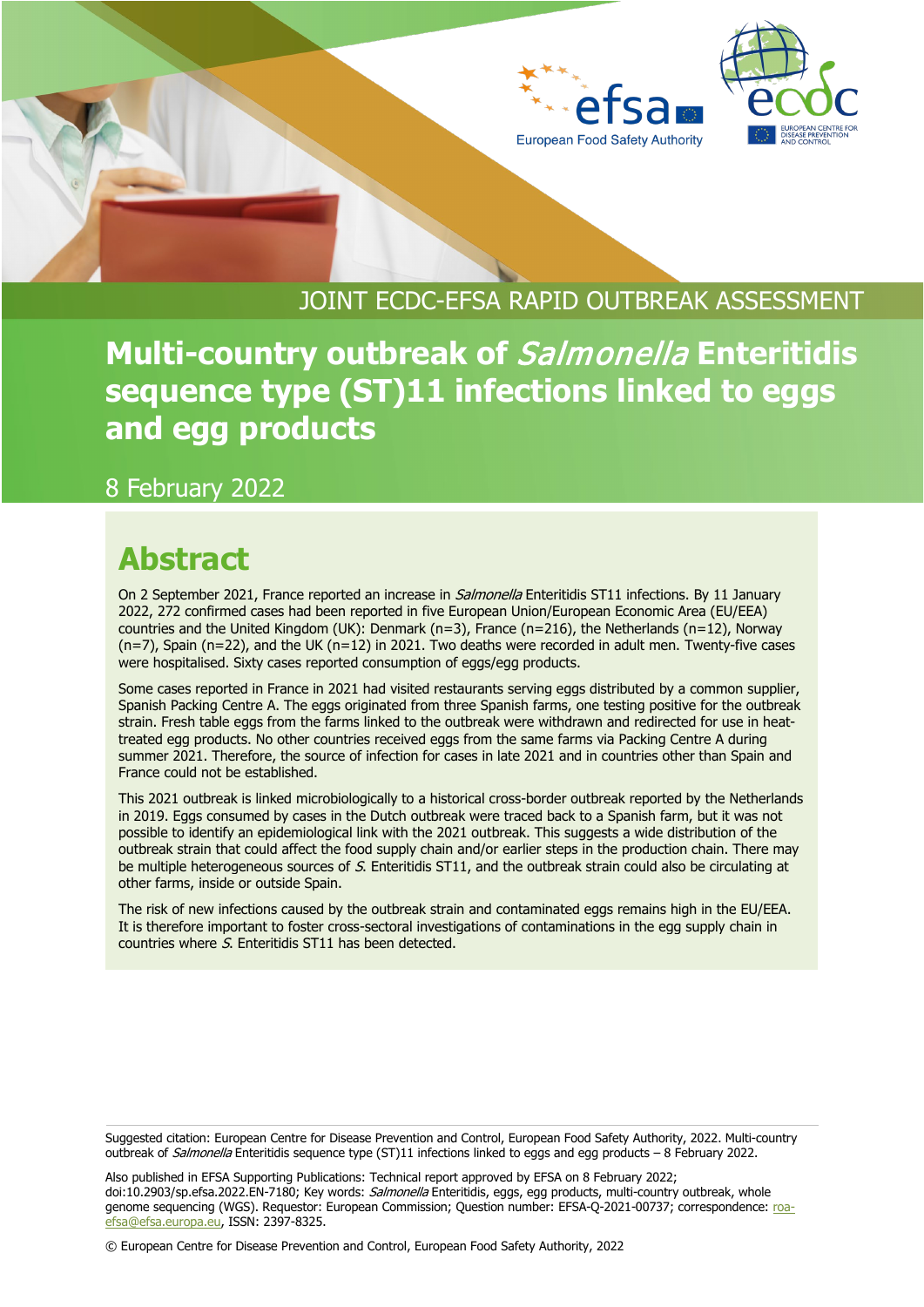## **Event background**

On 2 September 2021, France reported a cluster of 46 cases with *Salmonella* Enteritidis ST11 infections since June 2021 in the European Centre for Disease Prevention and Control's (ECDC's) EpiPulse system (event ID 2021-FWD-00065). According to the EnteroBase hierarchical clustering of cgMLST scheme (HierCC-cgMLST), the isolates belonged to the HC5\_2301 cluster [1]. Following the French alert, several countries reported S. Enteritidis ST11 cases with isolates that were closely related genetically to the representative French isolates, thus confirming an ongoing multi-country event. The French cluster from 2021 was closely related genetically to a historical multicountry S. Enteritidis ST11 cluster of MLVA-type 2-11-7-3-2, reported by the Netherlands on 20 September 2019 (2019-FWD-00065, UI-601 in the former platform EPIS-FWD). The historical cluster in 2019 and the newer cluster in France in 2021 suggest a continuous and ongoing spread of this S. Enteritidis ST11 strain in the European Union/European Economic Area (EU/EEA) as well as in the United Kingdom, hence triggering the initiation of a joint ECDC-EFSA Rapid Outbreak Assessment (ROA).

## **Outbreak case definition in the EU/EEA and the United Kingdom**

Three representative French isolates from 2021 are publicly available in the European Bioinformatics Institute/European Nucleotide Archive (EBI/ENA) under the name Project PRJEB49231 and genome names ERR7564875, ERR7564876, and ERR7564877.

The European outbreak case definition is as follows:

### **A confirmed outbreak case**

A laboratory-confirmed Salmonella Enteritidis case with symptom onset on or after 1 January 2021 (date of sampling or date of receipt by the reference laboratory if date of onset is not available).

### **AND**

- Fulfilling the following laboratory criteria: a S. Enteritidis ST11 isolate clustering with any of the three representative outbreak strains by:
	- − the national cgMLST pipeline within five allelic differences (AD); OR
	- − clustering in a centralised whole genome sequencing (WGS) analysis within five ADs in a single linkage analysis; OR
	- − belonging to the same cgMLST HC5\_2301 cluster according to the EnteroBase scheme; OR
	- − belonging to the phylogenetically-defined outbreak-associated lineage within the 5-SNP (single nucleotide polymorphism) single linkage cluster 1.2.3.18.180.180.% (t5.180) (eburst group 4), according to the UK Health Security Agency (UKHSA) pipeline (UK excluding Scotland).

### **A historical outbreak-related case\***

A laboratory-confirmed *Salmonella* Enteritidis case with symptom onset on or before 31 December 2020 (date of sampling or date of receipt by the reference laboratory if date of onset is not available).

### AND

- Fulfilling any of the laboratory criteria for a confirmed outbreak case.
- \* In the current rapid outbreak assessment, these cases are presented in an aggregated form by year.

## **Epidemiological and microbiological investigations of human cases**

As of 7 January 2022, **Denmark** had identified three confirmed cases, two in August 2021 and one in November 2021. One case reported travel to France, one case had no travel history, and the travel history for the third case was unknown. Eleven historical cases have been detected in Denmark: two in 2020, four in 2019, three in 2018, one in 2014 and one in 2013. Among the historical cases, travel history is known for three; two cases having travelled to Spain in 2018 and one in 2019.

**France** started investigations in late August 2021 when an unusual number of confirmed cases (n=42) were reported, mainly in southern France (region Provence-Alpes Maritime-Corse) (n=24), with isolation dates between week 25 and week 30 (peak in week 29). Among those cases interviewed, some reported foodborne outbreaks that occurred in four different restaurants and fast-food chains in southern France. In total, there were three waves of cases in France with isolation peaks in week 29 (n=18), week 34 (n=17) and week 46 (n=11). During the period, southern France (region Provence-Alpes Maritime-Corse) represented 35% of the cases and the Paris area 19%. By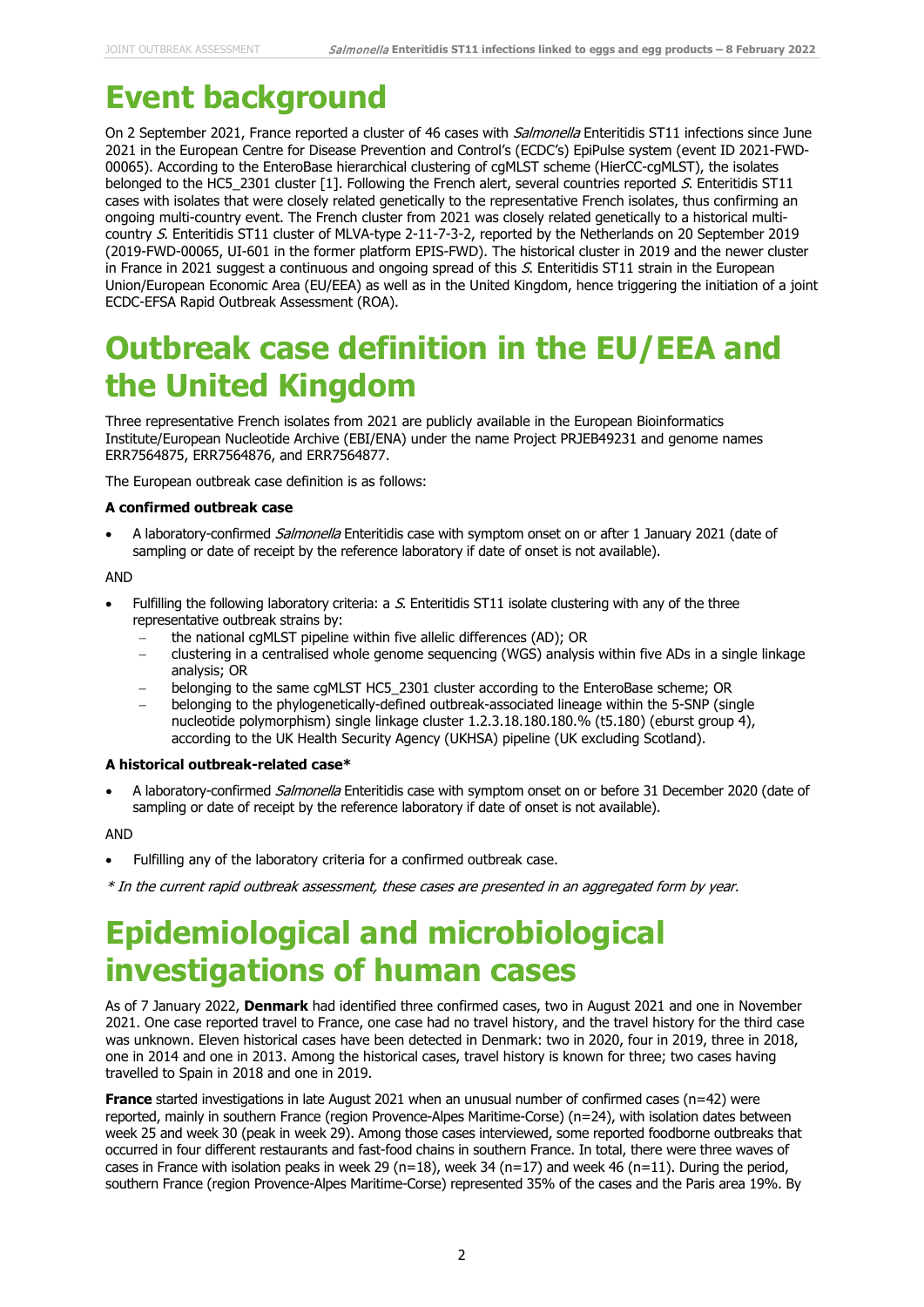10 January 2022, France had reported 216 confirmed cases of S. Enteritidis ST11 in the HC5\_2301 cluster in 2021. Travel history was available for  $91/216$  (42.1%) cases and the reported travel destinations were Spain (n=13), Montenegro (n=4), Poland (n=3), Portugal (n=3), Hungary (n=1), Italy (n=1), Luxembourg (n=1), and Tunisia  $(n=1)$ . Most of the *Salmonella* isolates causing the 2021 cases in France were susceptible to all antimicrobials tested. However, 27 HC5\_2301 isolates (12% of 216) carried a mutation in the GyrA gyrase sub-unit (D87Y) that confers resistance to quinolones. This highlights the importance of preventing the spread of such an antimicrobial-resistance clone before it becomes dominant in Europe, similar to the highly-drug resistant clone of S. Kentucky ST198-X1 [2].

As of 10 January 2022, **the Netherlands** had reported 12 confirmed cases for 2021. Of these, 10 had no travel history but one reported travel to Poland and one to the Dominican Republic. In addition, historical cases have been identified from 2020 (n=17), 2019 (n=36), and 2018 (n=3). On 20 September 2019, the Netherlands reported a family cluster of S. Enteritidis with the majority of isolates of MLVA (multilocus variable number tandem repeat) type 02-11-07-03-02. Based on the case interviews in 2019, tiramisu was the suspected vehicle of infection and contaminated eggs the source at the time.

As of 19 January 2022, **Norway** reported seven confirmed cases in 2021. Two cases reported travel history to Spain and one to Denmark within seven days of infection. Three cases had no travel history, and travel history was unknown for one case. Norway has identified historical cases in 2020 (n=35), 2019 (n=29), and 2018 (n=11). Of the historical cases with known travel history, 83% (44/53) reported travel to Spain. The latest case was sampled on 22 December 2021.

By 21 December 2021, **Spain** had reported 22 confirmed cases in 2021. Several cases were part of different local outbreaks. Seven cases were confirmed in an outbreak involving 18 cases at a nursing home. Six cases were confirmed in an outbreak related to a family meal involving 15 people at which they were served an omelette made by one of the participants. Nine people were hospitalised. Three cases were confirmed in an outbreak involving four cases. The suspected vehicle was a home-made cake, prepared with eggs. In another outbreak involving two cases, the food consumed was shrimps, although cross-contamination with unclean eggs in the fridge was suspected as the source. One case had consumed salad with mayonnaise. Seventy historical cases were identified: one in 2020, 39 in 2019, and 30 in 2018.

By 22 December 2021, **the United Kingdom** had identified 10 confirmed cases in England and two confirmed cases in Scotland during 2021. Travel history was reported for four cases, three of whom reported a travel destination; two having travelled to Spain and one to Poland prior to disease onset. Historical cases were identified in 2020 (n=33), 2019 (n=144), 2018 (n=73), and 2017 (n=5). Travel history for historical cases, where this information was known, was predominantly to Spain (45 out of the 74 cases who reported travel) and Cape Verde (11/74), with the remainder either not reporting a travel destination or only one case per destination country. If the alternative laboratory criterion in the case definition is applied in the UK, including cases belonging to the same cgMLST HC5\_2301 cluster according to the EnteroBase scheme instead of the phylogenetic lineage-based criteria, there would have been over 1 000 cases in England, Wales, and Northern Ireland since 2014.

In **Germany**, only historical cases have been reported: two in 2020, 17 in 2019, three in 2018, one in 2017, and one in 2016. **Ireland** has reported five historical adult cases with sampling months between October 2018 and January 2020. All five Irish cases reported travel to Spain.

In addition, **the United States** has recorded over 800 cases within five alleles of at least one of the three French outbreak strains since 2016. Of these, 10 cases form a clade with the French outbreak strains that is 0-6 AD. Two of the 10 isolates were reported in 2021, both in August.

### **Epidemiological overview**

In 2021, 272 cases of confirmed S. Enteritidis ST11 infections were reported in five EU/EEA countries and the United Kingdom: Denmark (n=3), France (n=216), the Netherlands (n=12), Norway (n=7), Spain (n=22), and the United Kingdom (n=12) (Table 1). The cases follow the typical seasonal pattern of S. Enteritidis infections with the highest number of cases reported in July−September (Figure 1). A further 801 historical cases with genetically close isolates according to the national pipelines were reported prior to 2021 in Denmark (n=11), France (n=305), Germany (n=24), Ireland (n=5), the Netherlands (n=56), Norway (n=75), Spain (n=70), and the United Kingdom (n=255) (Table 1, Figure 2). The earliest two confirmed cases were detected in Denmark in 2013 and 2014 (Table 1). The most recent case was sampled in Norway on 22 December 2021.

Travel history was reported for 36 of 118 cases (30.5%) in Denmark ( $n=1$ ), France ( $n=27$ ), the Netherlands (n=2), Norway (n=3), and the United Kingdom (n=3). The destinations reported prior to illness were Spain (n=17), Poland (n=5), Montenegro (n=4), Portugal (n=3), and one each for Denmark, Dominican Republic, France, Hungary, Italy, Luxembourg and Tunisia.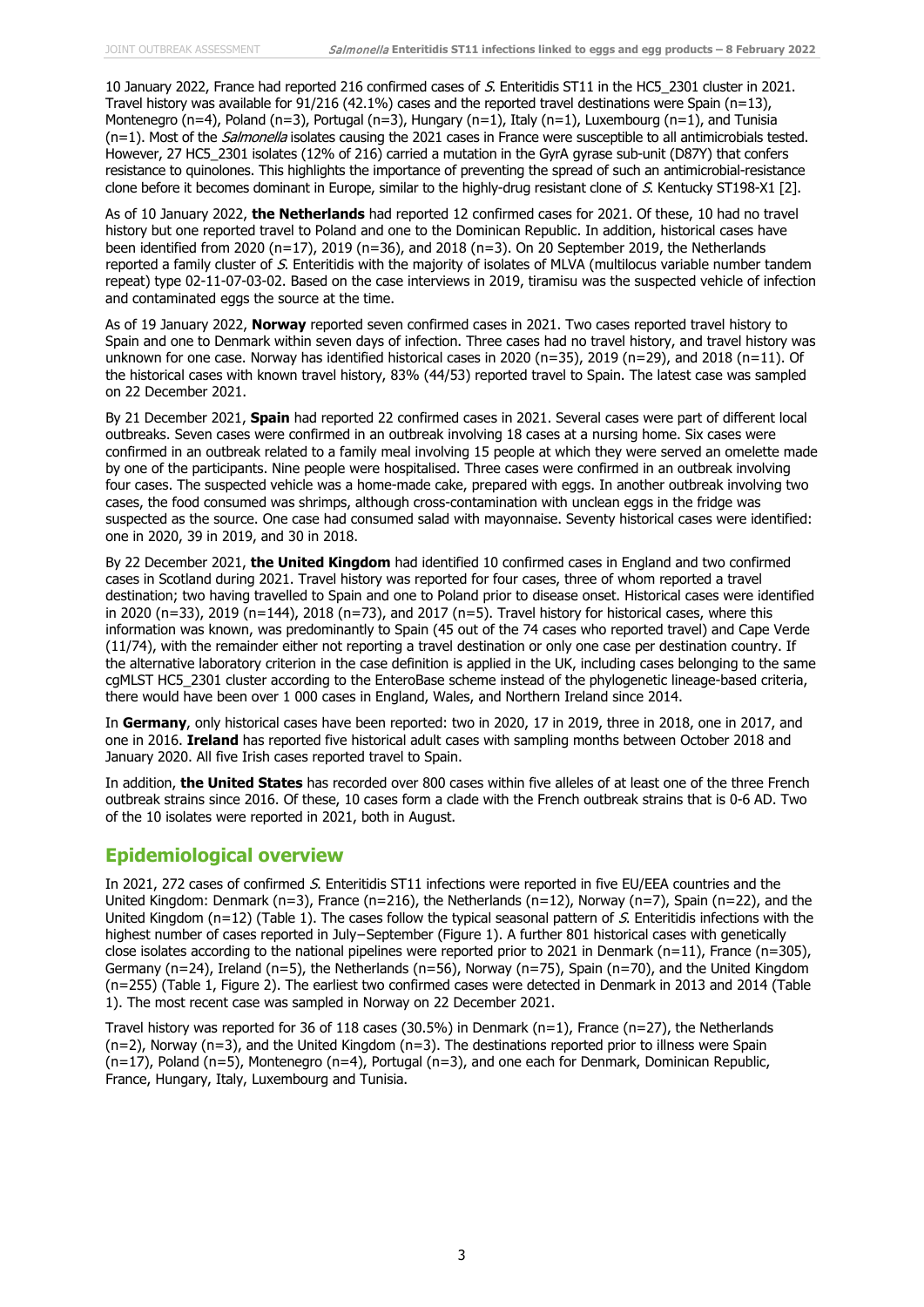



**Figure 2. Distribution of 1 073 confirmed and historical outbreak-related** S**. Enteritidis ST11 cases in seven EU/EEA countries and the United Kingdom by country and year\*, 2013−2021, as of 11 January 2022**



\*One case each in 2013 (Denmark), 2014 (Denmark), and 2016 (Germany).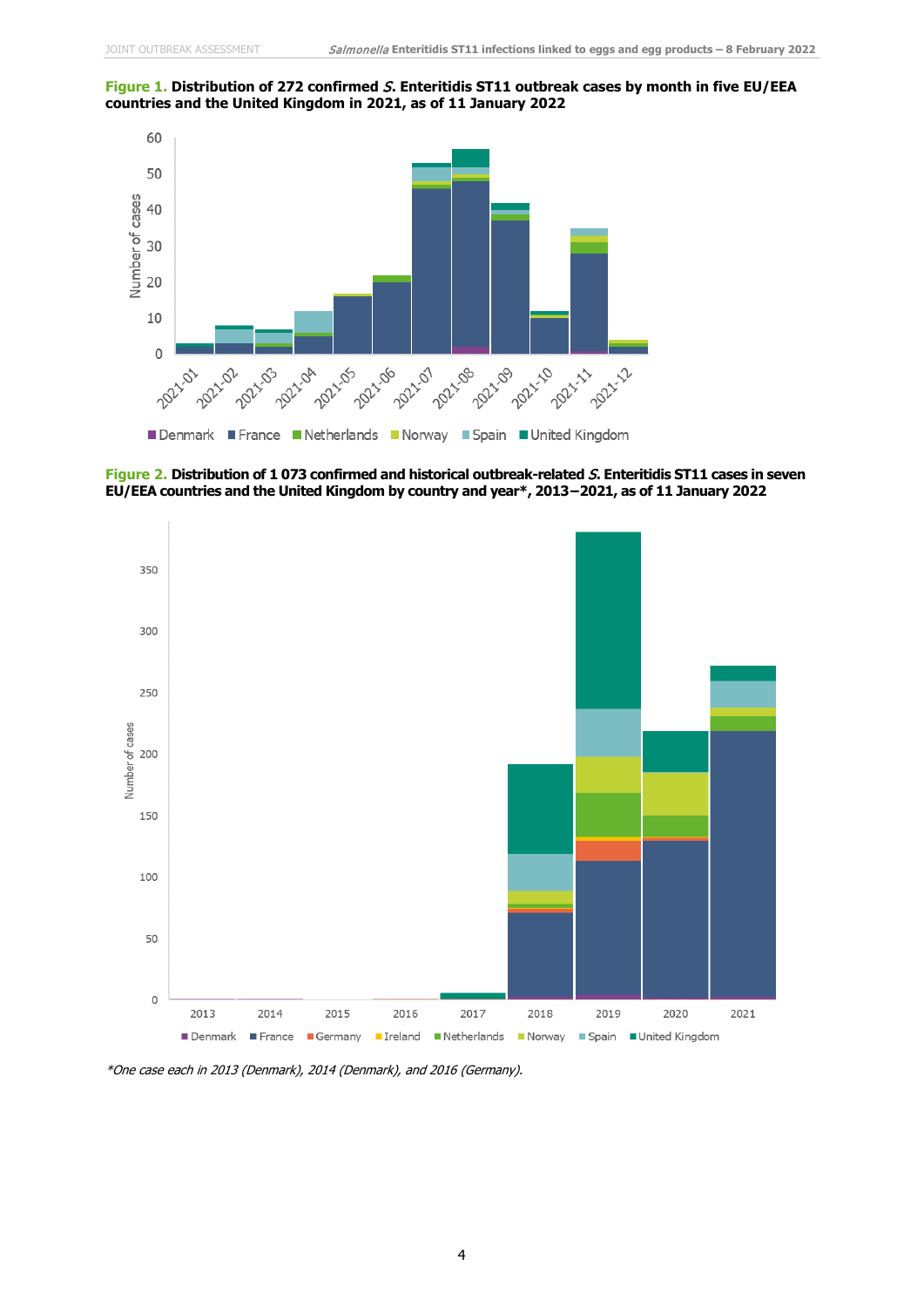#### **Table 1. Confirmed and historical outbreak-related cases of** S**. Enteritidis ST11 infections in seven EU/EEA countries and the United Kingdom by country and year, 2013−2021, as of 11 January 2022[1](#page-4-0)**

| <b>Country</b>        | 2013        | 2014        | 2015         | 2016         | 2017        | 2018 | 2019 | 2020           | 2021        | <b>Total</b> |
|-----------------------|-------------|-------------|--------------|--------------|-------------|------|------|----------------|-------------|--------------|
| <b>Denmark</b>        | 1           | 1           | 0            | 0            | 0           | 3    | 4    | $\overline{2}$ | 3           | 14           |
| <b>France</b>         | $\mathbf 0$ | 0           | 0            | 0            | 0           | 68   | 109  | 128            | 216         | 521          |
| Germany               | $\mathbf 0$ | $\mathbf 0$ | 0            |              |             | 3    | 17   | $\overline{2}$ | $\mathbf 0$ | 24           |
| <b>Ireland</b>        | $\mathbf 0$ | $\mathbf 0$ | $\mathbf 0$  | $\mathbf 0$  | $\mathbf 0$ | 1    | 3    |                | $\mathbf 0$ | 5            |
| <b>Netherlands</b>    | 0           | 0           | $\Omega$     | $\mathbf{0}$ | $\mathbf 0$ | 3    | 36   | 17             | 12          | 68           |
| <b>Norway</b>         | $\mathbf 0$ | $\mathbf 0$ | $\mathbf 0$  | 0            | $\mathbf 0$ | 11   | 29   | 35             | 7           | 82           |
| <b>Spain</b>          | 0           | $\mathbf 0$ | $\mathbf{0}$ | $\Omega$     | 0           | 30   | 39   | $\mathbf{1}$   | 22          | 92           |
| <b>United Kingdom</b> | 0           | $\mathbf 0$ | 0            | $\Omega$     | 5           | 73   | 144  | 33             | 12          | 267          |
| <b>Total</b>          | 1           | 1           | $\mathbf 0$  | 1            | 6           | 192  | 381  | 219            | 272         | 1073         |

Infections were recorded in all age groups from under one year to 93 years of age (Table 2). Over half of the reported cases in 2021 (53.7%) were females but there was no major difference in sex overall in the EU/EEA or by country (Table 2). When looking at gender distribution by age group, females featured significantly more frequently than males in the age group over 74 years (chi-squared test, p<0.01) (Figure 3). This could be due to relatively higher representation of females in the elderly population. The majority of cases (86.7%) occurred in a population aged between one and 64 years (Figure 3). Two deaths were recorded: in a 66-year-old male in France and a 58-year-old male with underlying conditions in Spain. Of 80 cases with known information, 25 (31.3%) were hospitalised.

All 22 Spanish and 12 Dutch cases were linked to a local or national outbreak investigation, and in France, 12 cases were linked to local outbreaks.

### **Table 2. Number of 271 confirmed** S**. Enteritidis ST11 outbreak cases\* in five EU/EEA countries and the United Kingdom by country, gender, and age range in 2021, as of 11 January 2022**

| <b>Country</b>        | <b>Male</b> | <b>Female</b> | <b>Age range</b><br>(median) |
|-----------------------|-------------|---------------|------------------------------|
| <b>Denmark</b>        | 3           | 0             | $1-23(10)$                   |
| <b>France</b>         | 97          | 119           | $<1 - 93$ (23)               |
| <b>Netherlands</b>    | 5           | 6             | $3-81(41)$                   |
| <b>Norway</b>         | 3           | 4             | 46-75 (52)                   |
| <b>Spain</b>          | 11          | 11            | $1-87(43)$                   |
| <b>United Kingdom</b> | 7           | 5             | $<1 - 72(19)$                |
| Total                 | 126         | 145           | $<$ 1 - 93 (25)              |

\*One case without gender information in the Netherlands.

<span id="page-4-0"></span><sup>&</sup>lt;sup>1</sup> Countries began using WGS for *Salmonella* isolate typing around 2018, therefore the epidemiological overview does not reflect the actual situation in the years before 2018.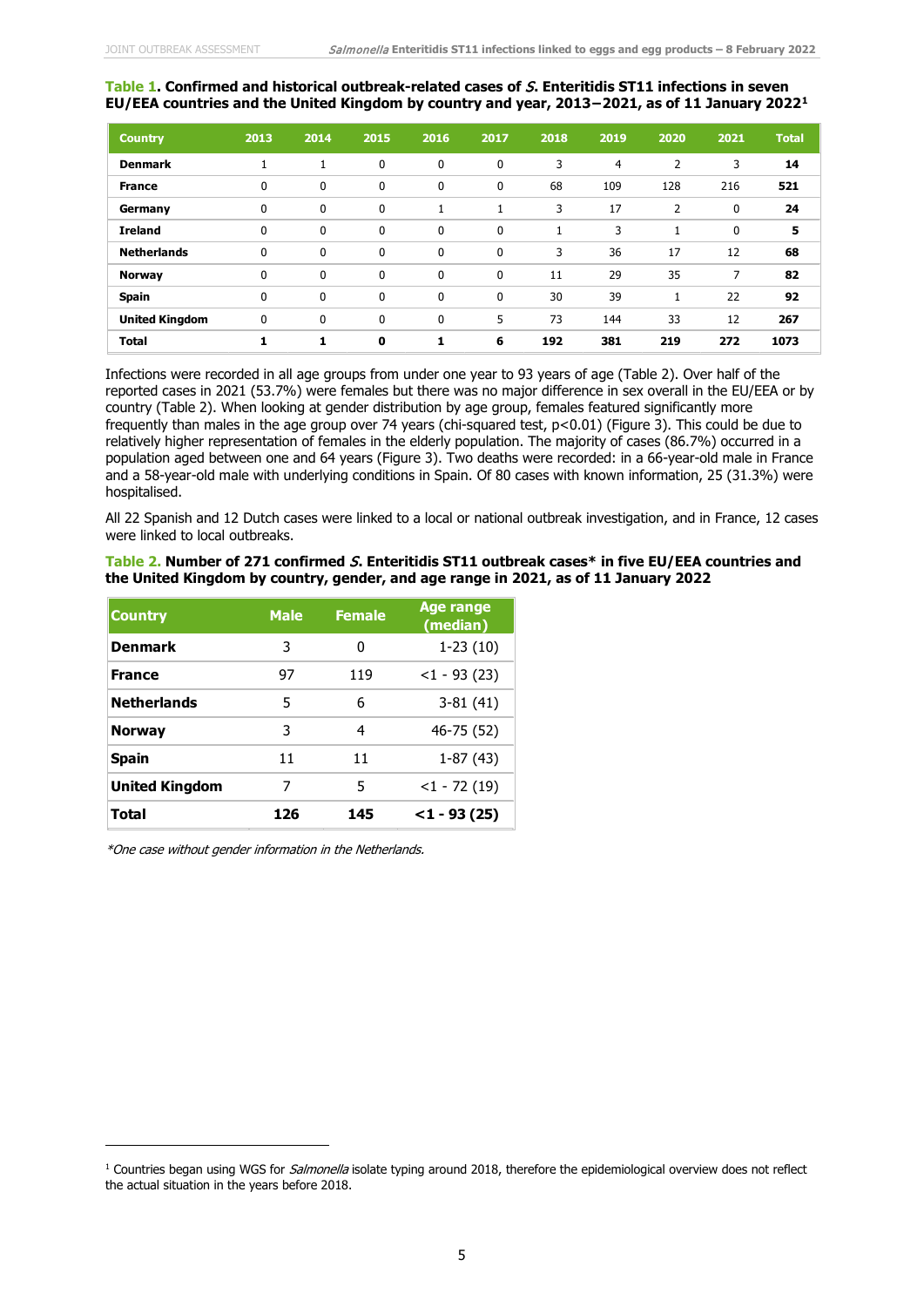#### **Figure 3. Distribution of 271 confirmed** S**. Enteritidis ST11 outbreak cases\* in five EU/EEA countries and the United Kingdom by age group and gender in 2021, as of 11 January 2022**



\*One case without gender information in the Netherlands

### **Information from patient interviews**

Overall, interviews were performed for 62 cases and specific information on food exposure was available for 60 cases. Consumption of eggs in some form was reported by all interviewed cases, and of poultry products by 93% of these cases (Table 3). Of the 60 cases, 18 (30.0%) were part of an outbreak investigated at local or national level.

In France, all interviewed cases reported egg consumption and 86% reported eating food containing raw/undercooked eggs (e.g. tiramisu, mayonnaise, chocolate mousse, 'tartare' steak, scrambled eggs, chocolate cake, pancakes etc.).

### **Table 3. Exposure to eggs and egg products by 60 confirmed** S**. Enteritidis ST11 cases interviewed, as of 11 January 2022**

| <b>Food exposure</b>                                                                                                           | Yes $(%)$ | No (%) | <b>Total</b> |
|--------------------------------------------------------------------------------------------------------------------------------|-----------|--------|--------------|
| Raw or undercooked eggs                                                                                                        | 27 (90)   | 3(10)  | 30           |
| Any type of food possibly containing raw or undercooked eggs (e.g.<br>tiramisu, home-made mayonnaise, Hollandaise sauce, etc.) | 44 (94)   | 3(6)   | 47           |
| Eggs (in any form)                                                                                                             | 60 (100)  | 0(0)   | 60           |
| Any type of poultry meat or poultry products                                                                                   | 39 (93)   | 3(7)   | 42           |

6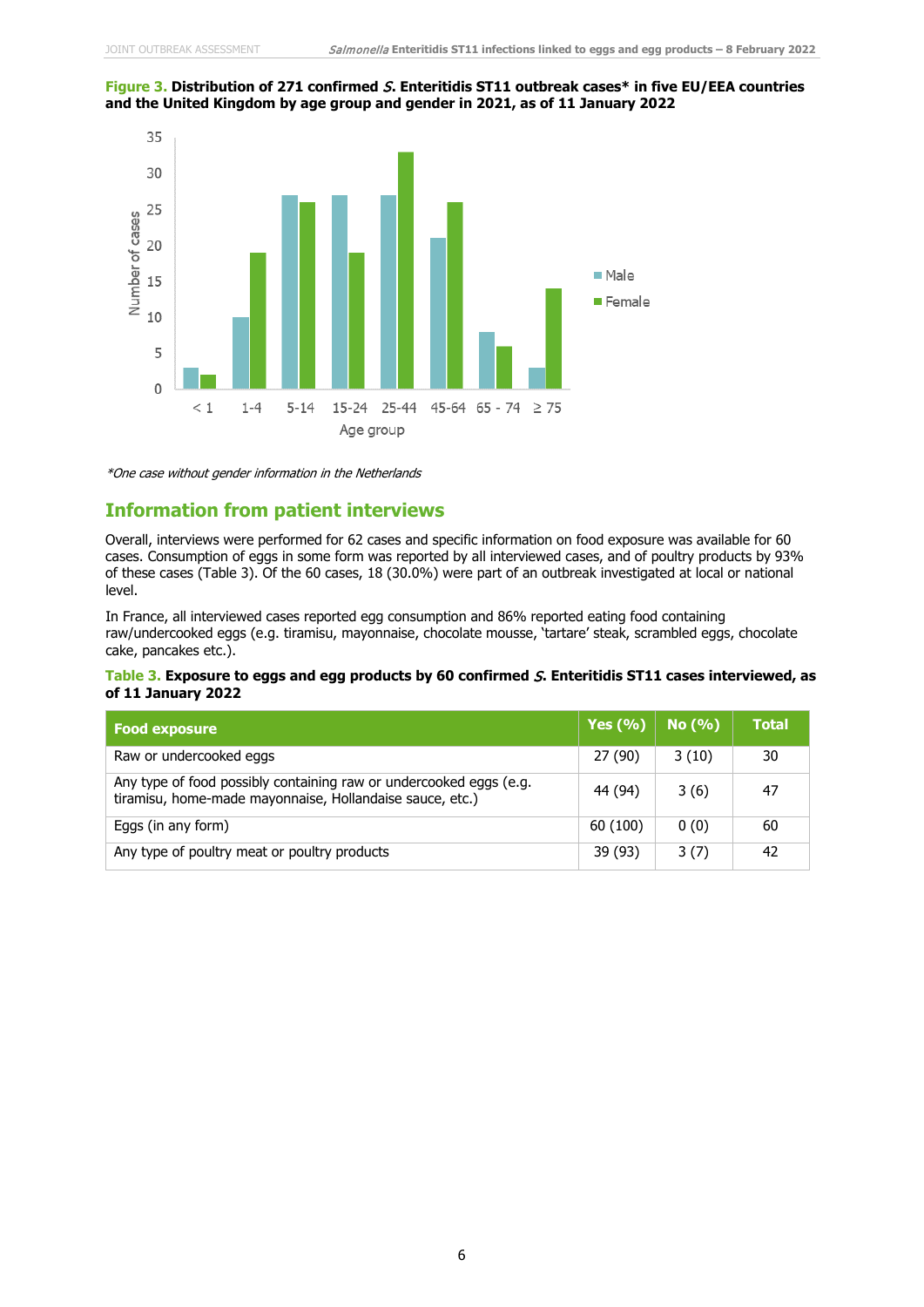## **Microbiological and environmental investigations of food and control measures**

### **Traceability and microbiological investigations of products linked to cases in 2021**

This section summarises country-specific information on microbiological investigations, traceability analyses of food products and control measures implemented by the EU/EEA countries involved in the RASFF notification 2021.4751 (14 follow up –  $fup$ , as of 4 February 2022). A visual representation is provided in Figure A1 (Annex 1).

### **France**

On 3 September 2021, the food safety authority in France reported the results of the trace-back analysis of the eggs supplied to restaurants frequented by the French cases in RASFF (RASFF 2021.4751). The backward traceability analysis of the supply chains identified the Spanish Packing Centre A as a common operator for many of the restaurants visited. The restaurants were supplied by different wholesalers, several of whom had purchased eggs from the Spanish Packing Centre A (RASFF 2021.4751). According to the trace-back investigation performed in France, French Wholesaler A, French Wholesaler B, and French Wholesaler C received eggs from the Spanish Packing Centre A and distributed them to restaurants visited by some of the cases (RASFF 2021.4751, fup0, fup2, fup5, fup12).

More specifically, French Wholesaler A received weekly consignments of medium and large eggs with multiple bestbefore dates from the Spanish Packing Centre A, originating from Spanish Farm A, Spanish Farm B and Spanish Farm C (RASFF 2021.4751, fup0).

During the period December 2020−September 2021, French Wholesaler B received eggs with multiple best-before dates from the Spanish Packing Centre A, also originating from Spanish Farm A, Spanish Farm B and Spanish Farm C (RASFF 2021.4751, fup12). On 24 August 2021, French Wholesaler B distributed on two cartons of these medium eggs to a restaurant in France that was visited by a case (RASFF 2021.4751, fup12).

On 8 July 2021, French Wholesaler C received 240 packages of fresh eggs from the Spanish Packing Centre A (RASFF 2021.4751, fup5, fup12). On 19 July 2021, French Wholesaler C delivered two of these packages to a restaurant in France where two cases had eaten egg-based products (pancakes) (RASFF 2021.4751, fup5). In addition, French Wholesaler C also received eggs with multiple other best-before dates from the Spanish Packing Centre A that were delivered to the same restaurant (RASFF 2021.4751, fup12).

Some cases had frequented a restaurant for which no link could be established with the Spanish Packing Centre A according to the traceability information provided (RASFF 2021.4751, fup12).

### **Spain**

According to the WGS analyses performed at national level, or belonging to the same HC5 cluster (HC5\_2301) as the outbreak strain, in accordance with the EnteroBase hierarchical clustering of cgMLST (HierCC-cgMLST) scheme, the following non-human isolates were identified in 2021 clustering with the outbreak strain:

- one isolate of S. Enteritidis ST11, detected in an official dust sample collected at Shed D of Spanish Farm C on 29 July 2021;
- one isolate of <sup>S</sup>. Enteritidis ST11, detected in an official faecal sample collected from Flock E of Spanish Farm F on 21 September 2021.

On 17 September 2021, the food safety authority in Spain reported the outcome of the investigations performed at the Spanish Packing Centre A in response to the alert launched by France in RASFF (RASFF 2021.4751, fup3). The eggs sold by the Spanish Packing Centre A to French Wholesaler A originated from two packing centres - the Spanish Packing Centre B and the Spanish Packing Centre C. The Spanish Packing Centre B supplied eggs originating from the Spanish Farm C, owned by Spanish Packing Centre B, with multiple best-before dates, to French Wholesaler A. The Spanish Packing Centre C supplied eggs with multiple best-before dates originating from Spanish Farm A and from Spanish Farm B to French Wholesaler A. Both Spanish Farm A and Spanish Farm B were owned by the Spanish Packing Centre C. The Spanish Packing Centre C also sold eggs originating from Spanish Farm D (owned by the Spanish Packing Centre C), that were not distributed to French Wholesaler A, but to other customers in France (unspecified) ( $RASFF$  2021.4751, fup8). At the time of the inspection performed by the Spanish authorities, the Spanish Packing Centre A no longer had any of the suspected lots in stock and therefore samples were not collected (RASFF 2021.4751, fup3).

The investigations performed by the Spanish authorities confirmed that French Wholesaler B and French Wholesaler C also received eggs from the Spanish Packing Centre A with multiple best-before dates originating from the same farms as French Wholesaler A - i.e. Spanish Farm A, Spanish Farm B and Spanish Farm C (RASFF 2021.4751, fup8).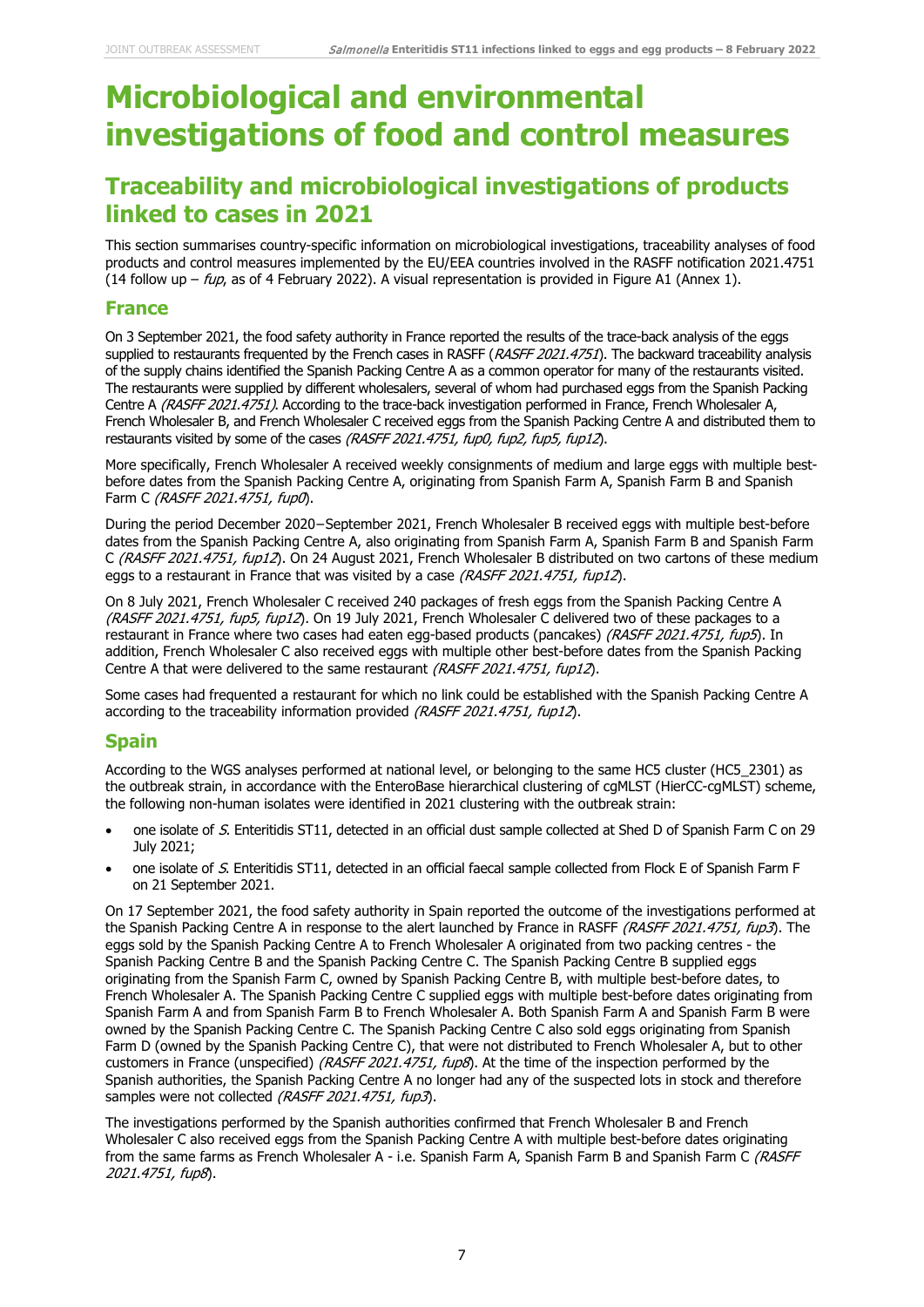In addition to French Wholesaler A, French Wholesaler B, and French Wholesaler C, already identified as customers of the Spanish Packing Centre A, 65 other customers in France received eggs from Spanish Packing Centre A, originating from Spanish Farm A, Spanish Farm B, and Spanish Farm C between June and mid-September 2021 (RASFF 2021.4751, fup8).

Official controls were reported to have been carried out at Spanish Farm C owned by the Spanish Packing Centre B. Spanish Farm C consists of four sheds: Shed A, Shed B, Shed C and Shed D. Egg samples were collected from Farm C-Shed A on 4 August 2021 during an official control, and all were negative for *Salmonella*. Egg samples were collected from Farm C-Shed B on 5 August 2021 in an official control, and Salmonella was detected from two eggshell samples. The *Salmonella* isolates from Farm C-Shed B were serotyped as S. Ohio 6,7: b: l,w, and therefore not related to the outbreak. No samples were collected from Farm C-Shed C as it was empty. Official dust and faecal samples had been collected from Farm C-Shed D on 29 July 2021 in relation to a different investigation. One dust sample tested positive for  $S$ . Enteritidis ST11 belonging to the HC5\_2301 cluster according to the EnteroBase hierarchical clustering of cgMLST (HierCC-cgMLST) scheme - i.e. the same as the outbreak strain (RASFF 2021.4751, fup3, fup9). In later samples collected from eggs at Farm C-Shed D, Salmonella was not detected (RASFF 2021.4751, fup3).

After the detection of Salmonella-positive samples, the Spanish Packing Centre B was inspected again by the Spanish authorities, and no deficiencies were found in the establishment. All own-check egg samples collected at the Spanish Packing Centre B between December 2020 and July 2021 and originating from the four sheds of Spanish Farm C were negative for Salmonella (RASFF 2021.4751, fup4).

The food safety authority in Spain also reported the outcome of investigations performed at Spanish Farm A of the Spanish Packing Centre C. Spanish Farm A consists of two sheds containing two flocks, Farm A-Flock A reared in cages and Farm A-Flock B with a free-range production system. Eggs from Farm A-Flock A were destined for the Spanish Packing Centre A. As part of the official control carried out on 15 September 2021, cloths, water, faeces, feed, muscle, liver and kidney samples from the animals were collected for both flocks. For Farm A-Flock A, an environmental sample (900 cm<sup>2</sup> cloth) tested positive for S. Mikawasima which was not related to this outbreak. The remaining samples tested negative for *Salmonella*. For Farm A-Flock B, an own-check sample of faeces collected on 8 September 2021 tested positive for  $S$ . Enteritidis ST11 belonging to the HC5\_291587 cluster in accordance with the EnteroBase hierarchical clustering of cgMLST (HierCC-cgMLST) scheme, which was different from the outbreak strain (RASFF 2021.4751, fup9). The samples collected from Farm A-Flock B during the official control on 15 September 2021 were Salmonella-negative (RASFF 2021.4751, fup8).

In addition, on 14 January 2022 the food safety authority in Spain reported in RASFF the outcome of investigations performed at Spanish Farm F, a farm for laying hens, owned by and adjacent to the Spanish Packing Centre A. Spanish Farm F includes five sheds (A, B, C, D, and E). Although, according to the traceability documents of Spanish Packing Centre A, eggs from Spanish Farm F were not distributed to France, the Spanish authorities decided to investigate the farm due to its proximity to the packing centre and the fact that it was under the same ownership. Looking at the records of the farm, it was reported that between 24 January and 5 April 2018 all flocks were culled due to the detection of *Salmonella*. Spanish Farm F was then kept empty until November 2019. On 8 September 2021, the Spanish food safety authorities discovered that no own-check sampling had been carried out at Spanish Farm F as part of the National *Salmonella* Control Programme since November 2019. Therefore, an official control was carried out on 21 September 2021. At the time of the official control, two sheds (B and D) were empty, while the other three (A, C, and E) contained three different flocks, Farm F-Flock A (Shed A-floor), Farm F-Flock C (Shed C-cage), and Farm F-Flock E (Shed E-cage). Three pairs of boot swab samples were taken from Farm F-Flock A, while three samples of 150g of faeces each were collected from Farm F-Flock C and Farm F-Flock E. S. Enteritidis was only detected in samples from Farm F-Flock A and Farm F-Flock E. WGS analysis of the two S. Enteritidis isolates revealed that the one collected from Farm F-Flock E was S. Enteritidis ST11, belonging to the same HC5 cluster (HC5 2301) as the outbreak strain (RASFF 2021.4751, fup13).

After the WGS analysis confirmed that the isolate collected from Farm F-Flock E was genetically close to the outbreak strain, additional precautionary measures were imposed on Spanish Farm F. Specifically, disciplinary proceedings were initiated for not carrying out the mandatory own-checks, and the mandatory slaughter of Farm F-Flock A and Farm F-Flock E was ordered. In addition, a second official control was carried out to collect additional samples from Farm F-Flock C, and it was decided that an environmental control should be performed on the two sheds Farm F-Shed A and Farm F-Shed E (where Farm F-Flock A and Farm F-Flock E were kept) after they were emptied, cleaned and disinfected. Finally, the food safety authority in Spain initiated a traceability analysis of eggs from Farm F-Flock A and Farm F-Flock E, to verify whether the eggs had been delivered to French Wholesaler A by the Spanish Packing Centre A, and whether they were redirected for use in egg products after the detection of S. Enteritidis, as indicated by the authorities (RASFF 2021.4751, fup13).

### **Control measures for products linked to cases in 2021**

On 17 September 2021, the food safety authority in Spain reported that eggs from Shed D of Spanish Farm C had been blocked from the time of sampling until the analytical results were obtained. Following the detection of S. Enteritidis in a dust sample from Farm C-Shed D, the authority in Spain decided that the eggs that had been blocked, as well as eggs produced in the same shed afterwards, would be redirected for use in egg products (RASFF 2021.4751, fup3).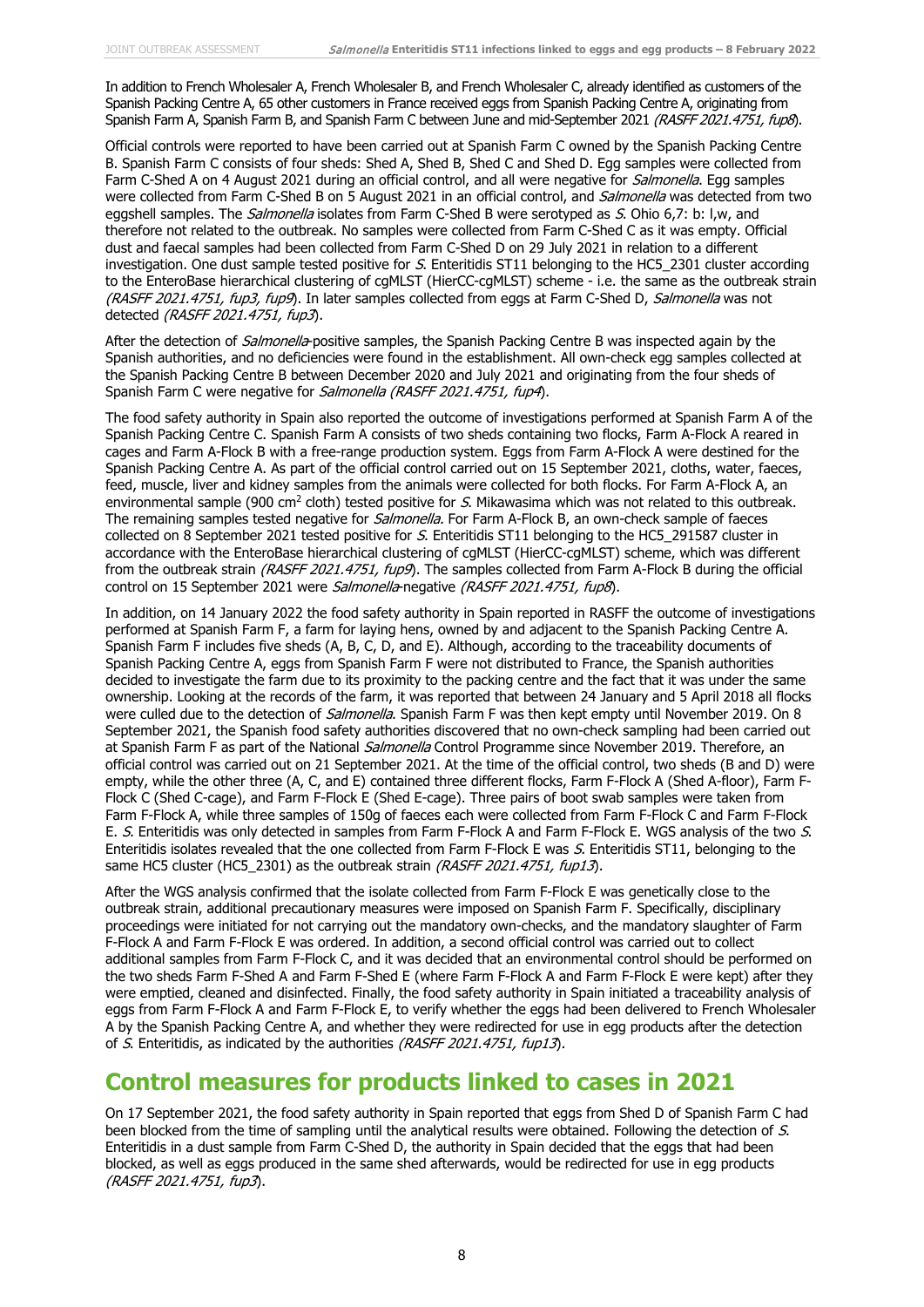On 12 November 2021, the food safety authority in Spain reported that following the detection of S. Enteritidis from a faecal sample collected on 8 September 2021 as an own-check from Flock B of Spanish Farm A, the sale of eggs from Farm A-Flock B was prohibited from 8 September (date of own-check) until receipt of negative results from the official control performed on 15 September 2021. Furthermore, if eggs were intended for the production of egg products, the owner was requested to inform the authorities of the destination and quantity of eggs involved (RASFF 2021.4751, fup8).

On 14 January 2022, the food safety authority in Spain reported that, following the detection of S. Enteritidis in Flock A and Flock E of Spanish Farm F, the sale of eggs from the two positive flocks for fresh consumption had been prohibited from 21 September 2021 onwards (RASFF 2021.4751, fup13).

### **Traceability and microbiological investigations of products linked to historical outbreak-related cases**

This section summarises country-specific information on microbiological investigations, traceability analyses of food products and control measures implemented by the EU/EEA countries involved in the RASFF notification 2019.3069 (26 follow up –  $fup$ , as of 4 February 2022). A visual representation is provided in Figure A1 (Annex 1).

### **The Netherlands**

According to the WGS analyses performed at national level, the following food isolate clustering with the outbreak strain was identified in 2019:

• one isolate of S. Enteritidis ST11, detected in an official eggshell sample collected at the Dutch Retailer A on 22 August 2019.

On 28 August 2019, the food safety authority in the Netherlands reported the results of the trace-back analysis of eggs suspected to have been consumed by the cases related to a household cluster in the Netherlands in RASFF (RASFF 2019.3069). The eggs that were used had the stamp code A. The batch number and best-before date of the eggs were not available (RASFF 2019.3069, fup25). The eggs were purchased at Dutch Retailer A, probably on 10 August 2019. The food safety authority in the Netherlands reported that seven trays, with 30 eggs per tray, showing the stamp code A, sealed in plastic foil, were confiscated from Dutch Retailer A and sampled on 22 August 2019. Two pooled eggshell samples tested positive for S. Enteritidis (RASFF 2019.3069, fup3, fup11), one of which matched the human cases according to the WGS analysis performed at national level (RASFF 2019.3069, fup11).

Dutch Retailer A had bought the eggs with the stamp code A from Dutch Wholesaler D, who had purchased them from the Dutch Packing Centre E. The Dutch Packing Centre E had bought the eggs from Dutch Wholesaler E who had imported multiple batches of eggs with the stamp code A from Spanish Wholesaler F into the Netherlands, in separate deliveries at one-to-four-week intervals. The eggs were traced back to the Spanish Packing Centre D (RASFF 2019.3069, fup4, fup7).

The food safety authority in the Netherlands reported in RASFF that Dutch Wholesaler E received eggs from Spanish Wholesaler F in pallets. Dutch Wholesaler E distributed the pallets of eggs to the Dutch Packing Centre E, the Dutch Packing Centre F and 20 additional food business operators in the Netherlands (RASFF 2019.3069,  $fup25$ ). The eggs that were found positive were delivered to the Dutch Packing Centre E as whole pallets containing egg trays wrapped in plastic foil. The Dutch Packing Centre E handled the original egg trays mechanically, reducing the chance of cross-contamination.

The Dutch Packing Centre F distributed the eggs with the stamp code A received from Dutch Wholesaler E to Dutch Wholesaler G and two additional food business operators in the Netherlands. Dutch Wholesaler G distributed the eggs to 613 different food business operators, 92 of which were located in Belgium (RASFF 2019.3069, fup6, fup14, fup25).

### **Spain**

According to the WGS analysis performed at national level, the following non-human isolate clustering with the outbreak strain was identified in 2019:

one isolate of S. Enteritidis ST11, detected in an official fresh faeces sample collected at Shed C of Spanish Farm E on 7 June 2019.

During 2019−2020, the food authority in Spain reported in RASFF the outcome of the investigations linked to the outbreak reported by the Netherlands in 2019. Between 3 April 2019 and 22 August 2019, Spanish Wholesaler F sent eggs received from the Spanish Packing Centre D to the Netherlands (RASFF 2019.3069, fup7). Based on available evidence, all these eggs with the stamp code A originated from Shed A of Spanish Farm E, owned by the Spanish Packing Centre D (RASFF 2019.3069, fup7, fup15).

Spanish Farm E had a total of four sheds (Shed A, Shed B, Shed C and Shed D). All own checks carried out in all sheds in recent years as part of the National *Salmonella* Control Programme were negative (RASFF 2019.3069, fup8). Two faecal samples, collected during an official control performed at Farm E-Shed C on 7 June 2019, tested positive for S. Enteritidis. One S. Enteritidis isolate was sequenced and matched the outbreak strain according to the WGS analysis performed at national level (RASFF 2019.3069, fup8, fup18, fup20, fup26).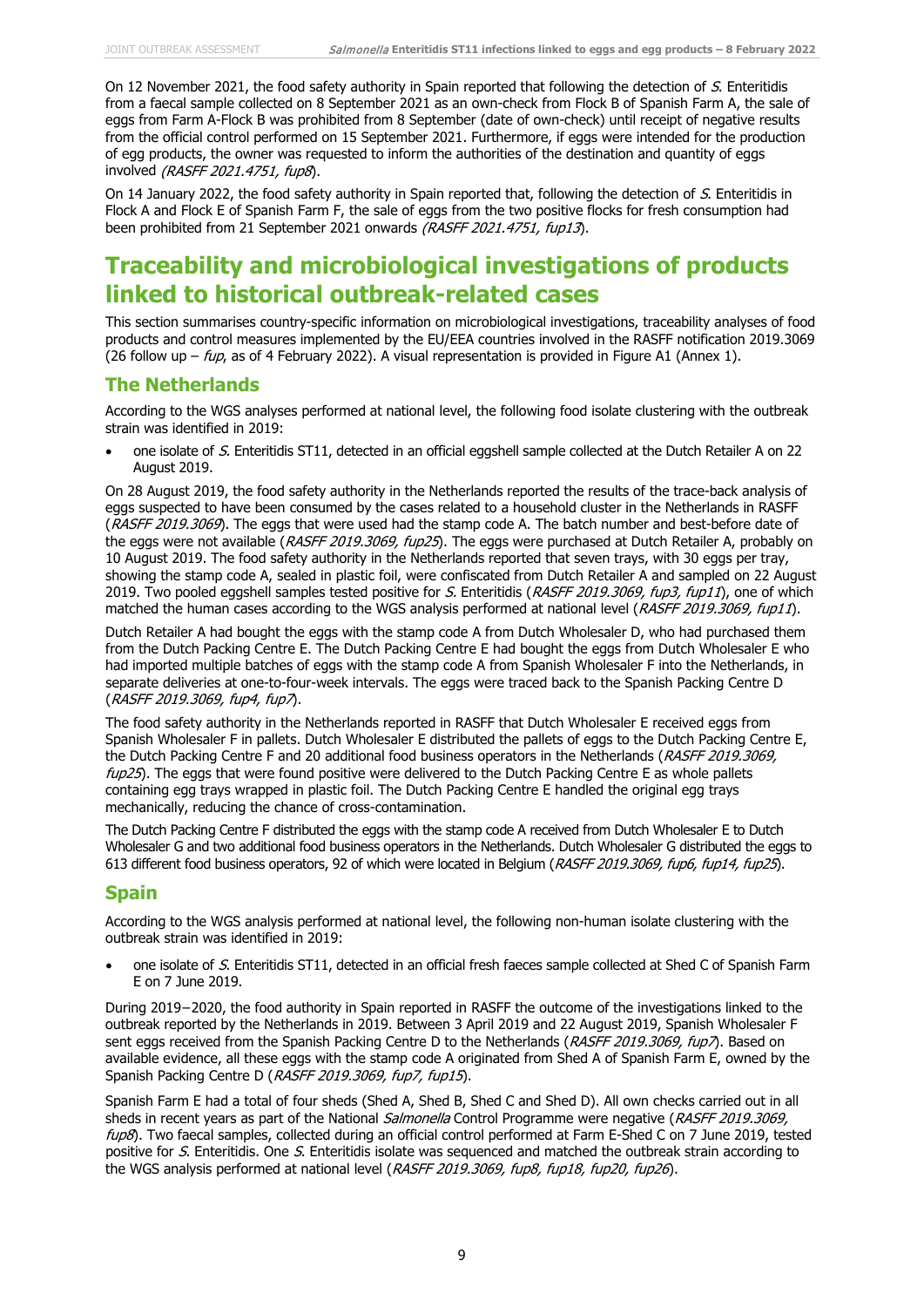Following this positive detection, several official controls were performed at Spanish Farm E, and all the faecal and dust samples collected (on 25 June 2019, 3 September 2019, 6 September 2019 and 20 November 2019) tested negative for Salmonella (RASFF 2019.3069, fup8, fup9, fup10, fup26). In addition, the company performed owncheck samples of eggs from Farm E-Shed A on 14 August 2019 and on 31 August 2019, and Salmonella was not detected (RASFF 2019.3069, fup7).

The most recent delivery of eggs for human consumption to the Netherlands from Farm E-Shed A was Batch A on 22 August 2019. Since 22 August 2019, eggs from the Spanish Packing Centre D have been distributed to other countries, but not to the Netherlands (RASFF 2019.3069, fup23).

The only customer in the Netherlands that received eggs from the Spanish Packing Centre D via Spanish Wholesaler F in the period April−August 2019 was Dutch Wholesaler E (RASFF 2019.3069, fup13, fup16, fup17).

On 10 October 2019, the food safety authority in Spain reported that no eggs from Farm E-Shed A were found at the Spanish Packing Centre D, except for those that were blocked on 4 September 2019 (RASFF 2019.3069, fup15, fup17).

On 29 August 2019, eggs originating from Shed C of Spanish Farm E were sold by the Spanish Packing Centre D to Dutch Wholesaler E via Spanish Wholesaler F. The shipment of egg pallets, belonging to Batch B and with the stamp code B, was rejected by Dutch Wholesaler E and returned to the Spanish Packing Centre D. The returned eggs were then redirected to the Spanish food industry (RASFF 2019.3069, fup13, fup16).

On 9 September 2019, the Spanish authorities inspected Spanish Wholesaler F, an intermediary without a warehouse. The inspection confirmed that the consignments from the Spanish Packing Centre D to Dutch Wholesaler E had been delivered between April and August 2019. Only eggs from the Spanish Packing Centre D were supplied to Dutch Wholesaler E by Spanish Wholesaler F (RASFF 2019.3069, fup16).

On 10 July 2020, the food safety authority in Spain reported in RASFF that the own-check samples collected between January and June 2020 from Spanish Farm E of the Spanish Packing Centre D as part of the National Salmonella Control Programme were negative for Salmonella (RASFF 2019.3069, fup22, fup23).

On 18 November 2020, faecal samples were collected from Farm E-Shed C during an official control. Salmonella was not detected in the samples (RASFF 2019.3069, fup26).

### **Control measures for products linked to historical outbreakrelated cases**

On 28 August 2019, the Netherlands issued a public warning on eggs with the stamp code A (RASFF 2019.3069, fup3).

On 4 September 2019, the eggs from Farm E-Shed A that were blocked at the Spanish Packing Centre D were sent for destruction, while the remaining eggs from Farm E-Shed A that had not been blocked were redirected to the food industry. The last consignment of eggs from Farm E-Shed A to the food industry was delivered on 28 August 2019. On 12 September 2019, the food safety authority in Spain reported that production at Shed A of Spanish Farm E had been suspended. Eggs produced in Farm E-Shed A since its suspected involvement in the outbreak were discarded by Spanish Farm E together with the poultry manure (RASFF 2019.3069, fup7, fup13, fup15, fup16, fup17).

## **European whole genome sequencing analysis of human and non-human isolates**

WGS data of 98 representative human S. Enteritidis ST11 isolates from cases infected in 2021 in six EU/EEA countries and the UK were included in the centralised analysis from France (n=68), the Netherlands (n=11), Spain (n=8), Denmark (n=4), Norway (n=3) and the UK (n=4). In addition, two non-human isolates from Spain were included in the analysis, one dust sample collected at Farm C in 2021 and one faecal sample collected at Farm F in 2021 (Figure 4). The isolates in the minimum spanning tree clustered within five cg-allelic differences (cgMLST, Enterobase scheme) of any other isolate in the centralised single linkage analysis (Figure 4).

The Dutch outbreak strain from 2019 matches with the French outbreak strain from 2021 by 0 AD in cgMLST in single linkage cluster analysis.

The countries started to use WGS for *Salmonella* and S. Enteritidis isolates from humans at different times, which has had an impact on the temporal epidemiological overview. It is very likely that the cases identified represent only a subset of all historical cases infected with the outbreak strain as these have not been sequenced.

Below is an overview of WGS practices for human *Salmonella* isolates in affected countries.

**Denmark:** since 2017, all *Salmonella* isolates received are sequenced at Statens Serum Institut. In 2015/2016, isolates and corresponding background isolates of the same serovar were sequenced when these were connected to outbreaks.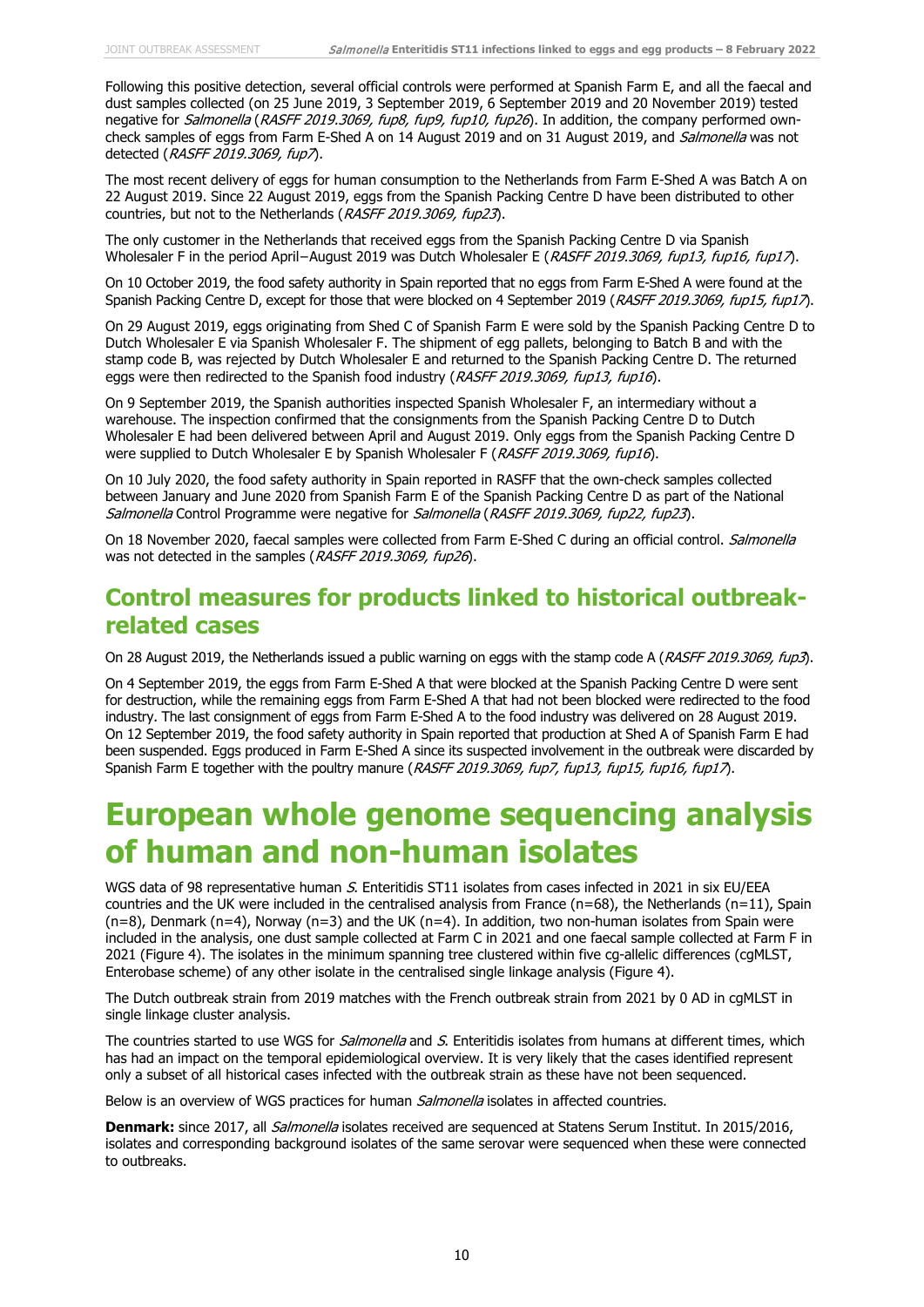**France:** the National Reference Centre (NRC) for *Salmonella* started performing routine WGS for all human Salmonella isolates sent to NRC in July 2018. This amounts to around 10 000 isolates annually.

**Ireland:** all human *Salmonella* isolates have been sequenced since 2016.

**Norway:** all Salmonella isolates received since March 2018 have been whole genome sequenced routinely.

**The Netherlands:** all S. Enteritidis isolates have been sequenced since 1 January 2019. Isolates from before that time have been retrospectively sequenced as part of (European) projects.

**Spain:** WGS has been performed routinely since 2018 in connection with outbreak investigations.

**United Kingdom:** at the United Kingdom Health Security Agency (UKHSA), routine WGS was introduced for Salmonella in April 2014 and this covers samples taken in England, Northern Ireland, and Wales [3]. In Scotland, WGS has been routinely used for all Salmonella isolates of human, animal, food, and environmental origin submitted to the reference laboratory since 30 October 2017. In addition, WGS data has been available for most isolates since 1 January 2017. This totals approximately 1 000 sequences per year, representing a large majority of the isolates identified in Scotland.

### **Figure 4. Minimum spanning tree (MST) of 98 human and two non-human** S**. Enteritidis ST11 isolates in five EU/EEA countries and the UK in 2021, as of 2 February 2022**

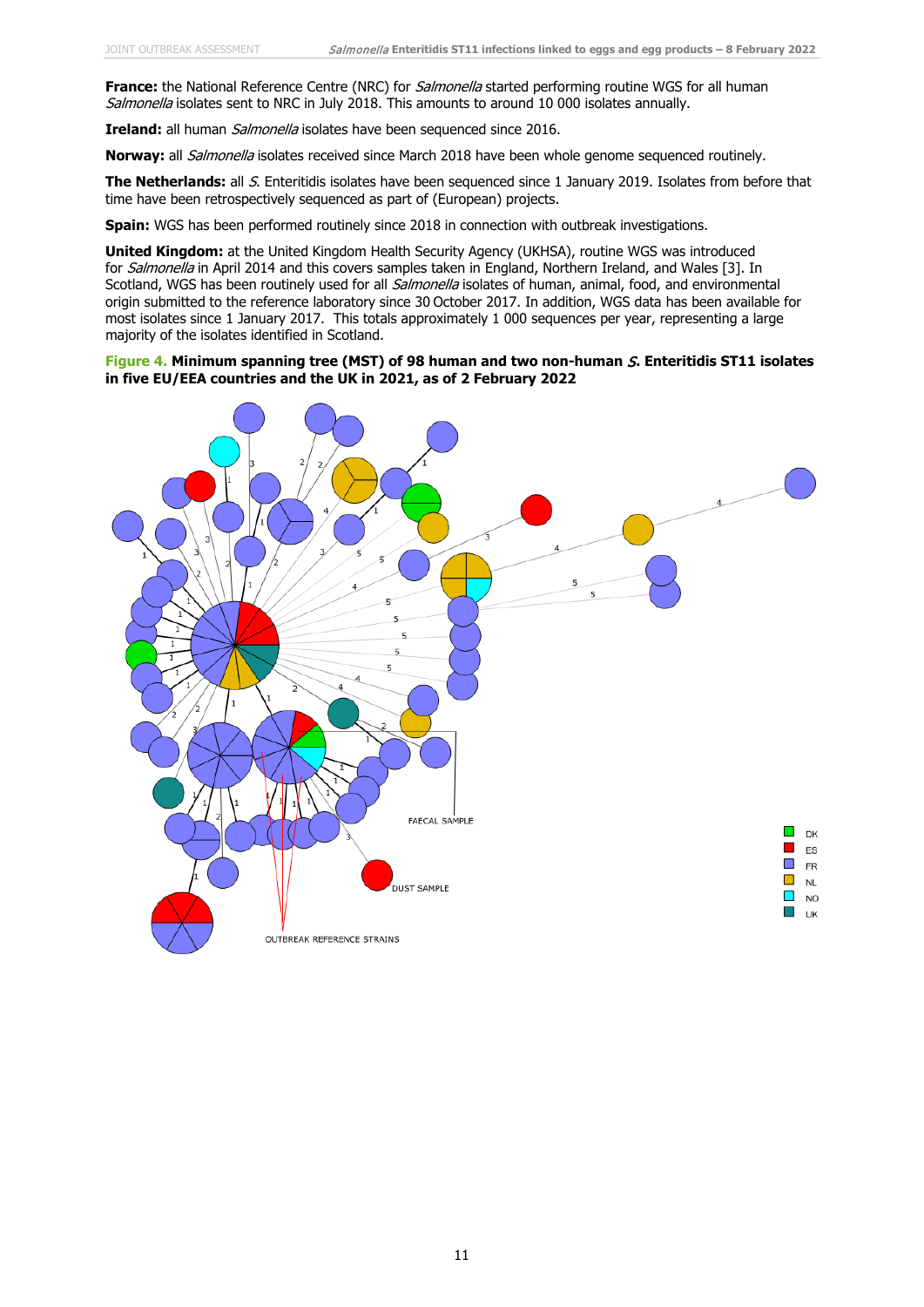## **ECDC and EFSA risk assessment for the EU/EEA and the United Kingdom**

On 2 September 2021, France reported a cluster of 46 cases with *Salmonella* Enteritidis ST11 infections, ongoing since June 2021, in the ECDC's EpiPulse system (2021-FWD-00065). Using the EU/EEA case definition, comparisons of French representative outbreak strains with strains in their own and other countries' national databases identified 272 confirmed cases of human *Salmonella* Enteritidis ST11 infection in five EU/EEA countries and the United Kingdom in 2021. These cases were in Denmark (n=3), France (n=216), the Netherlands (n=12), Norway (n=7), Spain (n=22), and the United Kingdom (n=12). The cases were distributed over the year with the typical seasonal peak for nontyphoidal salmonellosis in July−September. Individuals in all age groups from under one year to 93 years (median 25 years) were affected and 53.7% of cases were female. Two deaths have been recorded due to or with Salmonella infection, one in a 66-year-old male in France and one in a 58-year-old male with underlying conditions in Spain. Of 80 cases with known information, 25 (31.3%) were hospitalised. Interviews of 60 confirmed cases reported consumption of eggs in some form. Travel history was reported for 30.5% of cases with known information and Spain was the most common travel destination for 17/36 (47.2%) cases.

A proportion of the cases reported in France during 2021 declared having visited restaurants before the onset of symptoms. The trace-back analysis of the supply chain for the eggs served in French restaurants involved in the outbreak identified the Spanish Packing Centre A as a common supplier. Based on the available evidence, the eggs distributed by the Spanish Packing Centre A to France originated from three different Spanish farms, one of which, Farm C, tested positive for the outbreak strain in an environmental sample in July 2021. In addition, in September 2021 another farm linked to the Spanish Packing Centre A, Farm F, tested positive for the outbreak strain. Farm F is located at the same premises as the Spanish Packing Centre A and has the same owner. However, according to the traceability records of the Spanish Packing Centre A, eggs from Farm F were not distributed to France. Eggs from the farms linked to the outbreak were withdrawn as fresh table eggs and redirected for use in heat-treated egg products, in accordance with requirements laid down in EU legislation.

According to the traceability analyses covering the period between June and September 2021, no additional countries other than Spain and France were documented as being involved in the distribution of eggs by the Spanish Packing Centre A during that period. Therefore, the source of the infection for cases occurring later in 2021, and in countries other than Spain and France could not be established. Some of the cases in the other countries could be explained by travel to either France or Spain.

The outbreak in 2021 is microbiologically linked to a historical cross-border outbreak, first reported by the Netherlands in EPIS-FWD (UI-601), predecessor of EpiPulse, on 20 September 2019 (2019-FWD-00065). In the case of a Dutch household cluster, which was associated with the cross-border outbreak, eggs sampled in August 2019 at a Dutch retailer tested positive for the outbreak strain. This was the same Dutch retailer where eggs with the same stamp code had been purchased by cases belonging to the household cluster. The positive eggs were traced back to Shed A of Spanish Farm E and they were distributed from the Netherlands to food business operators located in Belgium. Another shed (Shed C) of the same Farm E tested positive for the outbreak strain during an official control in June 2019. With regard to control measures, the Netherlands issued a public warning on eggs with the same stamp code, while the Spanish authorities temporarily blocked the distribution of eggs from Shed A of Spanish Farm E, before later redirecting them to the food industry. According to the investigations performed by the Spanish authorities, eggs delivered to the Netherlands using the same stamp code originated solely from Farm E-Shed A, that tested negative for *Salmonella* in multiple own-check and official controls between June and November 2019. Therefore, the point of contamination of the eggs consumed by the cases reported in the Netherlands could not be established.

According to the trace-back analyses performed by France, the Netherlands and Spain, no common operator could be identified between the outbreak occurring in France in 2021 and the outbreak occurring in the Netherlands in 2019. The farms and packing centres involved in the two outbreaks are also located in geographically distinct areas. Therefore, a common point and/or source of contamination between the two events could not be identified. This suggests a wide distribution of the outbreak strain that could affect the food supply chain, or earlier steps in the production chain before the hens even enter the farms. Therefore, the possibility cannot be excluded that the outbreak strain could be circulating in other farms, inside or outside Spain.

By 11 January 2022, 801 historical outbreak-related cases, infected with the  $S$ . Enteritidis ST11 outbreak strain, were detected in seven EU/EEA countries and the UK. The noticeable increase in 2018 is most probably a surveillance artefact since the countries started to use WGS for Salmonella and S. Enteritidis isolates at different times, mainly around 2018. It is very likely that the cases identified represent only a subset of all historical cases infected with the outbreak-related isolates as these may not have been sequenced. The UK has actually identified over 1 000 human cases since 2014, when analysis was performed using one of the laboratory criteria for the case definition (within 5 AD by cgMLST to at least one of the three French representative outbreak strains). In addition, the United States has identified over 800 cases matching at least one of the representative outbreak strains since 2016, 10 of which were detected in 2021.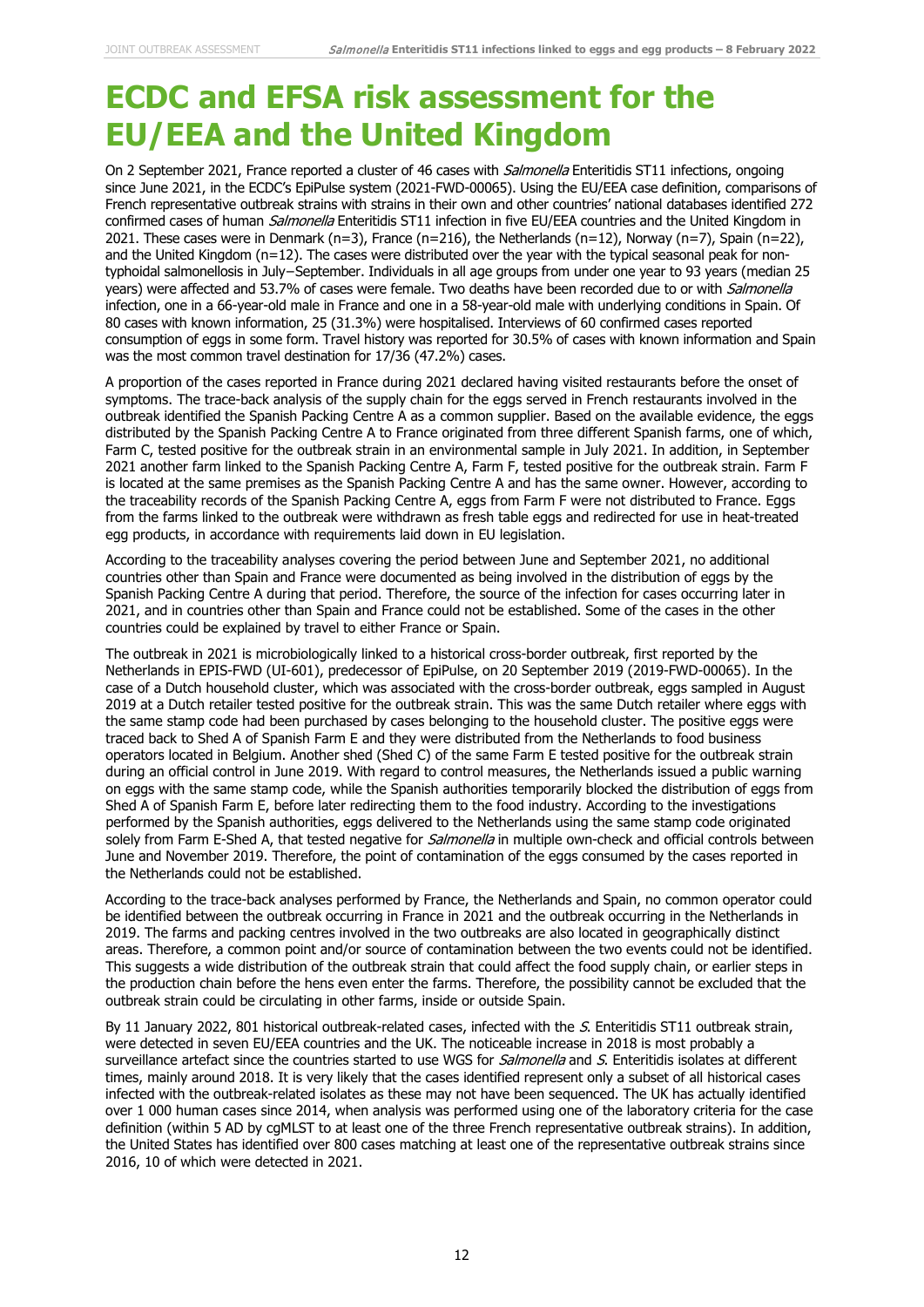The cross-border outbreak in 2021 highlights the risk of exposure to eggs and/or egg products contaminated with S. Enteritidis ST11, but the outbreak strain belongs to a wider phylogenic group of S. Enteritidis ST11 isolates, which has been spreading within the EU/EEA and the UK for several years. The multiple criteria for a case definition restrict the number of cases for the purpose of describing a subset of cases in this outbreak, However, it also highlights the magnitude of the public health problem, involving hundreds of cases with isolates that are closely related genetically in countries other than France and Spain. This also indicates that there may be multiple heterogeneous sources of S. Enteritidis ST11 in the EU/EEA countries, such as farms and related environments (including parent and grandparent farms), hatcheries, packing centres, and the facilities for the transport of animals and eggs [4].

The most recent case was reported in Norway with the sampling date 22 December 2021, suggesting that there is a risk of ongoing exposure. In conclusion, the risk for new infections caused by the S. Enteritidis ST11 outbreak strain and from contaminated eggs in general remains high in the EU/EEA.

## **Options for response**

ECDC encourages Member States to monitor human infections with S. Enteritidis by performing sequencing of isolates linked to a local, regional, or national outbreaks. Any new information on human cases linked to this event should be reported in EpiPulse under the event 2021-FWD-00065. ECDC can offer sequencing support for countries with limited or no WGS capacity. Notifications in the Early Warning and Response System (EWRS) should be issued if the appropriate criteria are fulfilled. ECDC further encourages public health authorities to cooperate closely with food safety and veterinary authorities, to investigate outbreaks caused by the S. Enteritidis ST11 strains specified in this assessment in order to identify exposures and, where possible, store related information on exposures to suspected food products.

EFSA encourages Member States to perform sequencing of S. Enteritidis non-human isolates related to the RASFF notifications 2021.4751 and 2019.3069 and/or linked to the present cluster either microbiologically (serotype or ST) or epidemiologically (e.g. consumption of eggs and egg products by human cases or isolates linked to the companies involved as in RASFF 2021.4751 and 2019.3069), and to share these sequences with EFSA and the EURL-Salmonella. The food safety authorities in the countries involved should share additional information on microbiological investigations at European Union level, including results of animal and environmental samples from primary production (including breeding farms and hatcheries), and tracing information by issuing relevant notifications through the Rapid Alert System for Food and Feed (RASFF). Further information on food traceability investigation can be requested from the RASFF contact point for the relevant countries.

It is important to foster cross-sectoral investigations of the possible origin(s) of contamination in the egg supply chain in countries where S. Enteritidis ST11 has been detected.

## **Source and date of request**

ECDC sent a request for a production of a Rapid Outbreak Assessment on 30 November 2021 and EFSA accepted the request on the same day.

## **Consulted experts and national contact points**

**ECDC experts (in alphabetical order):** Áine Collins, Cecilia Jernberg, Johanna Takkinen.

### **Public health experts:**

| Denmark:<br>France:     | Eva Litrup, Luise Müller (Statens Serum Institut)<br>Nathalie Jourdan Da Silva and Henriette de Valk (Santé publique France): Laetitia Fabre,<br>Maria Pardos de la Gandara, François-Xavier Weill (Centre National de Référence des E.<br><i>coli, Shigella</i> et <i>Salmonella</i> , Institut Pasteur) |
|-------------------------|-----------------------------------------------------------------------------------------------------------------------------------------------------------------------------------------------------------------------------------------------------------------------------------------------------------|
| Ireland:                | Martin Cormican (National <i>Salmonella, Shigella</i> & Listeria Reference Laboratory), Paul<br>McKeown (Health Protection Surveillance Centre)                                                                                                                                                           |
| <b>The Netherlands:</b> | Roan Pijnacker (National Institute for Public Health and the Environment)                                                                                                                                                                                                                                 |
| Norway:                 | Heidi Lange, Lin Thorstensen Brandal (National Institute of Public Health)                                                                                                                                                                                                                                |
| Spain:                  | Camille Jacqueline (European Public Health Microbiology Training Programme (EUPHEM),<br>ECDC), Silvia Herrera León (National Centre of Microbiology, Instituto de Salud Carlos III),<br>Carmen Varela Martinez (National Centre of Epidemiology, Instituto de Salud Carlos III)                           |
| <b>United Kingdom:</b>  | Derek Brown (Scottish Microbiology Reference Laboratories, Glasgow); Lynda Browning<br>(Public Health Scotland); Marie Chattaway, Lesley Larkin, Jacquelyn McCormick, Anaïs<br>Painset, Caisey Pulford (United Kingdom Health Security Agency)                                                            |
| <b>United States:</b>   | Beth Tolar (US Centers for Disease Control and Prevention).                                                                                                                                                                                                                                               |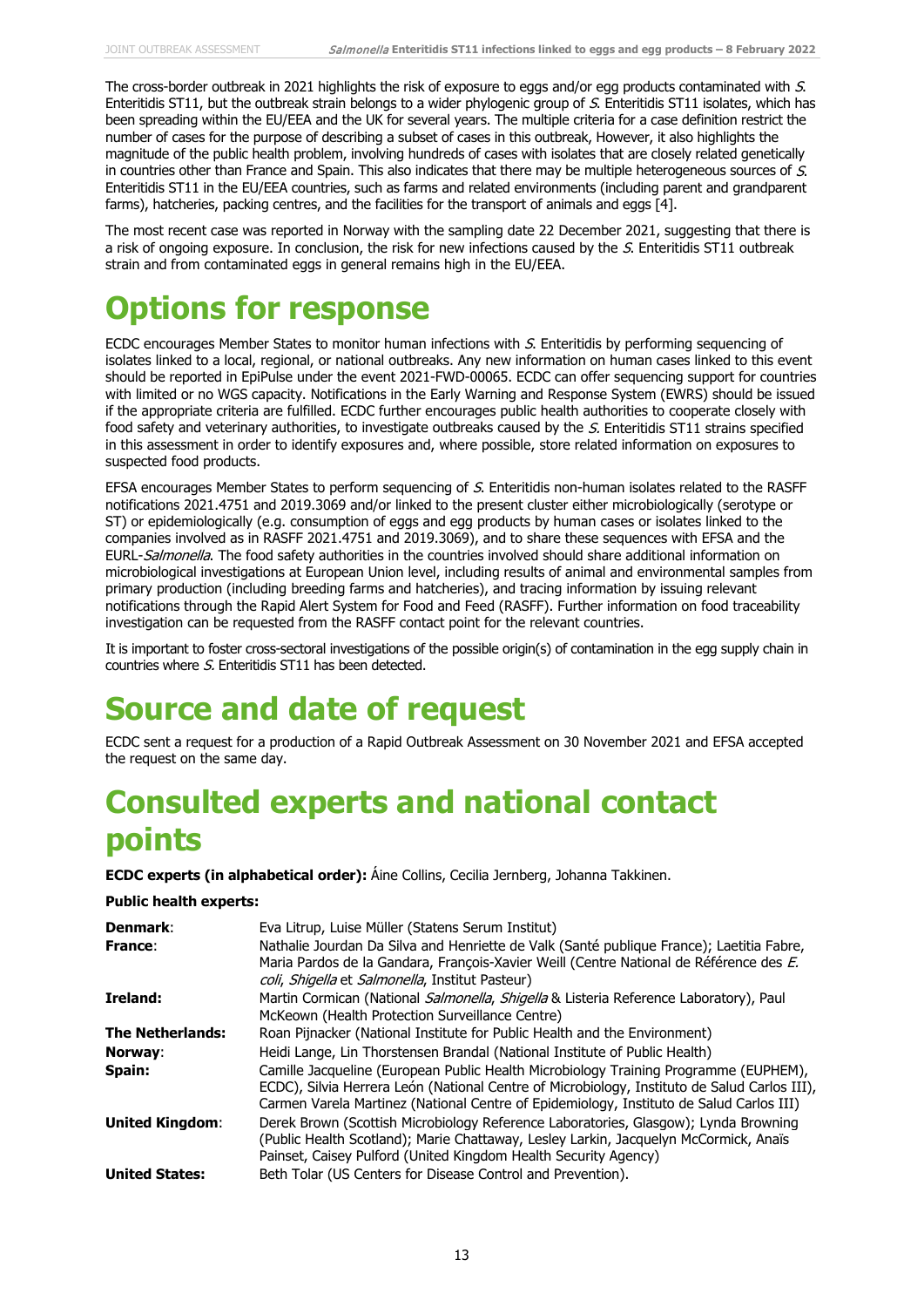All public health experts have submitted declarations of interest, and a review of these declarations did not reveal any conflict of interest.

**EFSA staff (in alphabetical order):** Lorena Corredor Barrera, Ernesto Liebana, Denise Pezzutto, Valentina Rizzi, Mirko Rossi.

**European Union Reference Laboratory for** Salmonella **(EURL-**Salmonella**):** Robin Diddens, Kirsten Mooijman, Angela van Hoek.

**RASFF contact points:** Belgium, France, the Netherlands, Spain.

#### **National experts consulted by the RASFF Contact Points:**

Spain: José Alejo Alcántara del Barrio (Spanish Agency for Food Safety and Nutrition).

## **Disclaimer**

ECDC issued this outbreak assessment document in accordance with Article 10 of Decision No 1082/13/EC and Article 7(1) of Regulation (EC) No 851/2004 establishing a European Centre for Disease Prevention and Control (ECDC), and with the contribution of EFSA in accordance with Article 31 of Regulation (EC) No 178/2002 of the European Parliament and of the Council of 28 January 2002, laying down the general principles and requirements of food law, establishing the European Food Safety Authority (EFSA) and laying down procedures in matters of food safety.

In the framework of ECDC's mandate, the specific purpose of an ECDC-EFSA outbreak assessment is to present different options on a certain matter. The responsibility on the choice of which option to pursue and which actions to take, including the adoption of mandatory rules or guidelines, lies exclusively with EU/EEA Member States. In its activities, ECDC strives to ensure its independence, high scientific quality, transparency and efficiency.

This report was written under the coordination of an internal response team at ECDC, with contributions from EFSA, at the behest of the European Commission based on a mandate requesting scientific assistance from EFSA in the investigation of multinational food-borne outbreaks (Ares (2013) 2576387, Mandate M-2013-0119, 7 July 2013).

All data published in this rapid outbreak assessment are correct to the best of ECDC's and EFSA's knowledge as of 8 February 2022. Maps and figures published do not represent a statement on the part of ECDC, EFSA or its partners on the legal or border status of the countries and territories shown.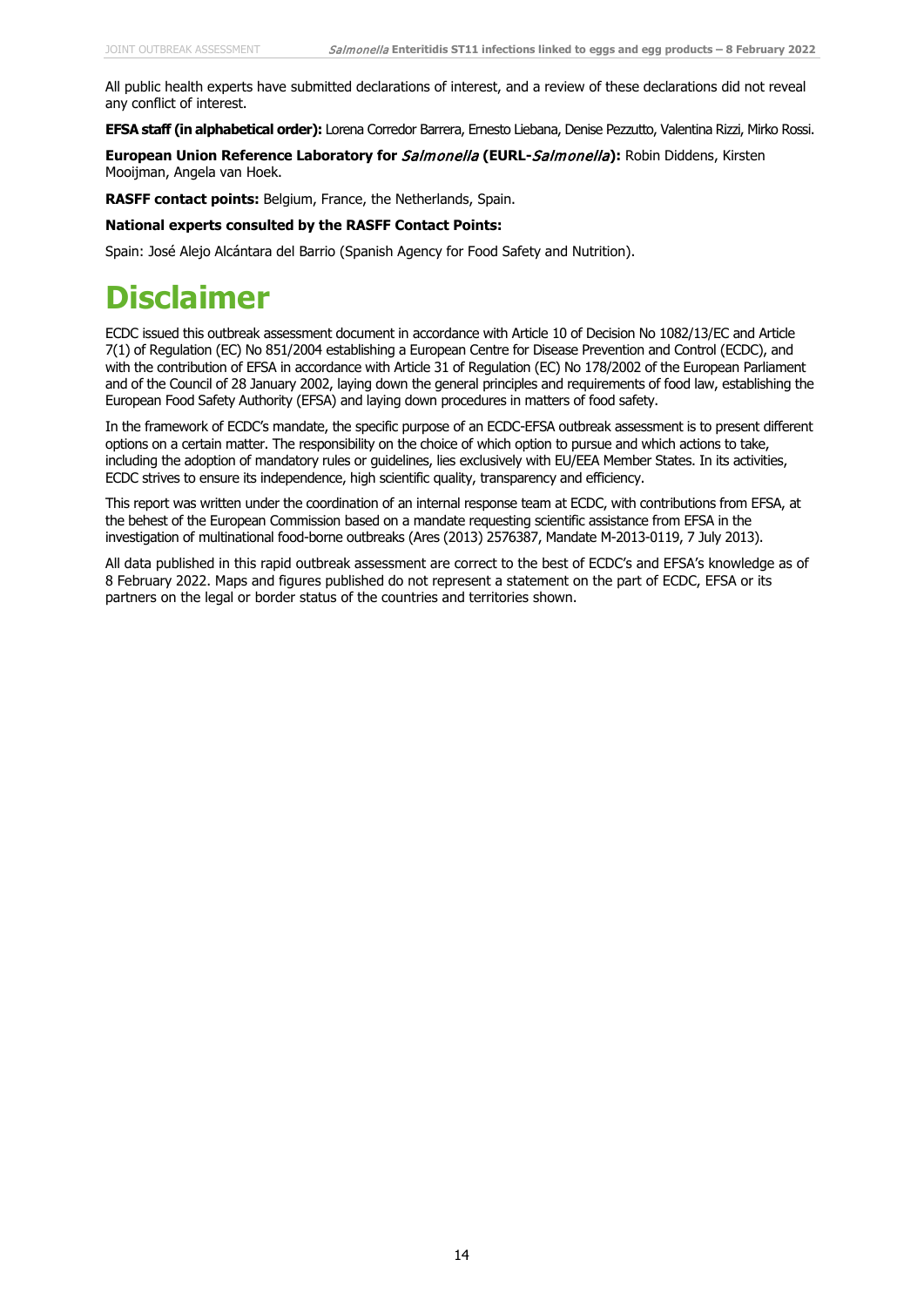## **References**

- 1. Alikhan NF, Zhou Z, Sergeant MJ, Achtman M. A genomic overview of the population structure of Salmonella. PLoS Genet. 2018 Apr PMC5886390]; 14(4):[e1007261]. Available from: <https://www.ncbi.nlm.nih.gov/pubmed/29621240>
- 2. Le Hello S, Harrois D, Bouchrif B, Sontag L, Elhani D, Guibert V, et al. Highly drug-resistant Salmonella enterica serotype Kentucky ST198-X1: a microbiological study. Lancet Infect Dis. 2013 Aug; 13(8):[672-9]. Available from:<https://www.ncbi.nlm.nih.gov/pubmed/23721756>
- 3. Chattaway MA, Dallman TJ, Larkin L, Nair S, McCormick J, Mikhail A, et al. The Transformation of Reference Microbiology Methods and Surveillance for *Salmonella* With the Use of Whole Genome Sequencing in England and Wales. Front Public Health. 2019 PMC6881236]; 7:[317]. Available from: <https://www.ncbi.nlm.nih.gov/pubmed/31824904>
- 4. Li S, He Y, Mann DA, Deng X. Global spread of Salmonella Enteritidis via centralized sourcing and international trade of poultry breeding stocks. Nat Commun. 2021 Aug 25 PMC8387372]; 12(1):[5109]. Available from:<https://www.ncbi.nlm.nih.gov/pubmed/34433807>
- 5. US Centers for Disease Control and Prevention (US CDC). Salmonella [cited 1 February 2022]. Available from: <https://www.cdc.gov/salmonella/general/technical.html>
- 6. European Centre for Disease Prevention and Control (ECDC). Facts about salmonellosis [cited 1 February 2022]. Available from: [https://www.ecdc.europa.eu/en/infectious-diseases-and-public](https://www.ecdc.europa.eu/en/infectious-diseases-and-public-health/salmonellosis/facts)[health/salmonellosis/facts](https://www.ecdc.europa.eu/en/infectious-diseases-and-public-health/salmonellosis/facts)
- 7. World Health Organization (WHO). Salmonella (non-typhoidal) [cited 1 February 2022]. Available from: [https://www.who.int/news-room/fact-sheets/detail/salmonella-\(non-typhoidal\)/](https://www.who.int/news-room/fact-sheets/detail/salmonella-(non-typhoidal)/)
- 8. European Centre for Disease Prevention and Control (ECDC). Surveillance atlas of infectious diseases Stockholm: ECDC; 2016 [cited 1 February 2022]. Available from: <https://atlas.ecdc.europa.eu/public/index.aspx>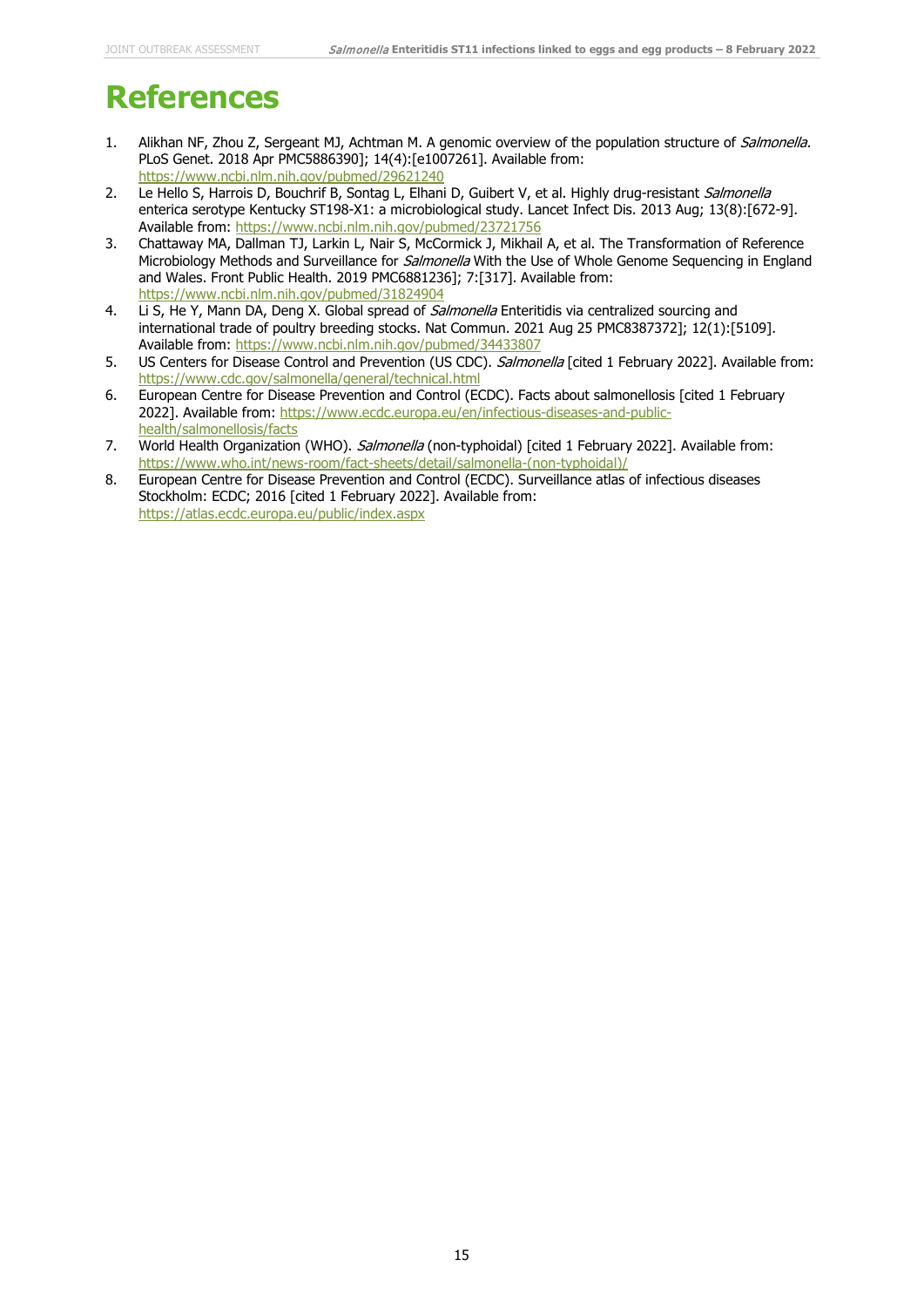# **Annex 1. Food traceability and analyses**

**Figure A1. Graphical representation of the traceability, testing information and control measures for eggs linked to food exposure information, as reported by the countries involved under RASFF notifications 2019.3069 and 2021.4751 (the grey area refers to the traceability of historical outbreak-related cases)**

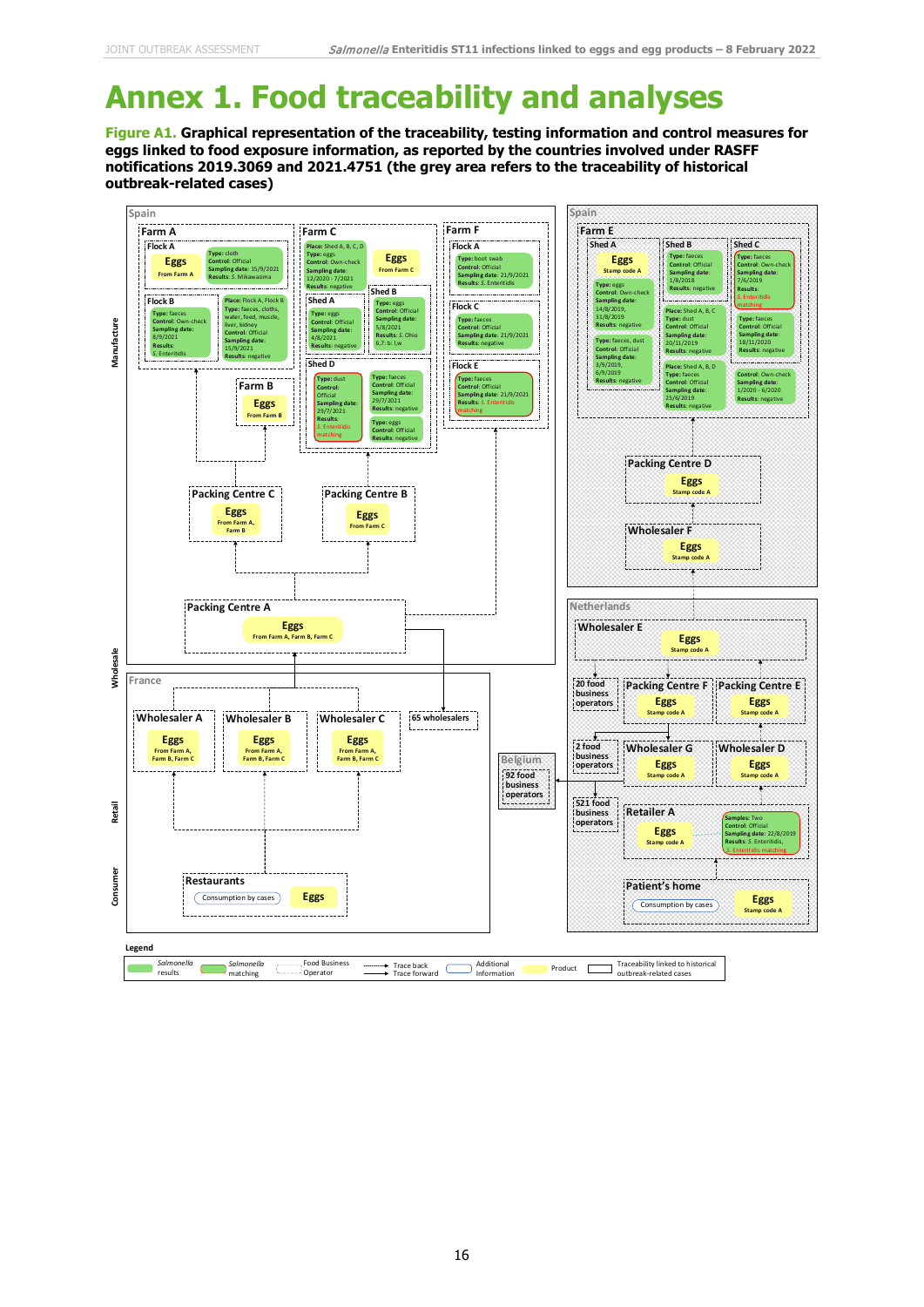## **Annex 2. WGS analysis of confirmed and historical outbreak-related** S**. Enteritidis ST11 isolates**

The outbreak strain was identified on multiple occasions before 2021, both in outbreaks and as sporadic cases. To place the present outbreak isolates in the context of those from historical confirmed cases, 244 human isolates collected from seven countries within the EU/EEA and the UK from cases infected between 2013 and 2021 were included in the wider centralised analysis. The isolates were collected in France (n=71), Norway (n=22), Denmark  $(n=19)$ , Spain  $(n=18)$ , the Netherlands  $(n=11)$ , Ireland  $(n=5)$  and the UK  $(n=98)$ . In addition, three non-human isolates, two from Spain and one from the Netherlands were included. The isolates from Spain were from a dust sample collected at Farm C in 2021 and from a faecal sample collected at Farm F in 2021. The isolate from the Netherlands was from an eggshell sample collected in 2019. The isolates in the minimum spanning tree clustered within five cg-allelic differences of any other isolate in the centralised single linkage analysis (cgMLST, Enterobase scheme) (Figure A2). The majority of the isolates, 187/244 (76.7%), clustered within 0-2 allelic distances in a single linkage cluster where all seven countries had representative isolates. In addition, the isolates spanned an eight-year period. This indicates that the outbreak strain is well established in the EU/EEA and the UK, as it has been repeatedly detected in the food chain, as well as causing disease in humans.

### **Figure A2. Minimum spanning tree of 244 human and three non-human** S**. Enteritidis ST11 isolates in six EU/EEA countries and the UK in 2013−2021, as of 2 February 2022**

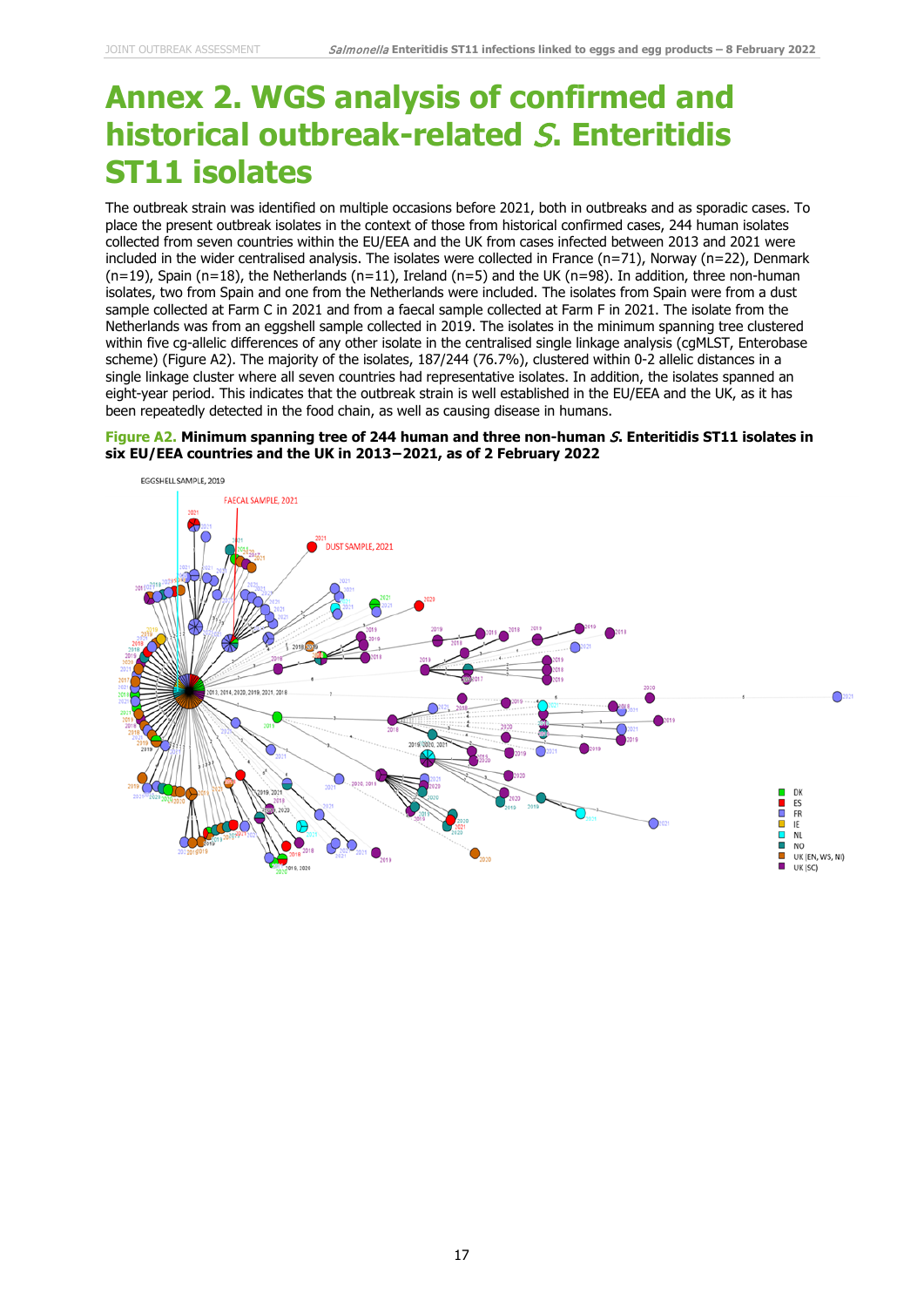## **Annex 3. Disease background**

### **Disease characteristics**

Background information about salmonellosis can be found in the disease fact sheets from ECDC, US CDC, and WHO [5-7].

### **Disease surveillance for** S**. Enteritidis in the EU**

### Salmonella **Enteritidis isolation in humans**

Salmonella Enteritidis is reported as part of salmonellosis surveillance in the EU/EEA. Notification of non-typhoidal salmonellosis is mandatory in most of the EU Member States, as well as in Iceland and Norway. In three Member States, reporting is voluntary (Belgium, France and Luxembourg). Food poisoning is a notifiable disease under national legislation in all countries of the UK, except Scotland. Under national legislation, reporting of Salmonella spp. isolated from human samples in public health laboratories is also mandatory throughout the UK. During part of the data reporting period (2007−2019), the United Kingdom was an EU Member State. The surveillance systems for salmonellosis have national coverage in all Member States except three (France, the Netherlands and Spain). The population coverage in 2020 is estimated to be 48% in France and 64% in the Netherlands and is not reported for Spain.

In 2020, eight countries reported data to the European Surveillance System (TESSy) using the 2018 EU case definition for salmonellosis, while 17 countries used either the 2008 or 2012 EU case definitions, which are essentially the same. Denmark, France, Germany, and Italy used another case definition.

Between 2007 and 2020, 573 240 cases of S. Enteritidis were reported to TESSy (mean number of cases per year 40 946, range 20 240 to 84 000) by 29 countries, with Germany and the Czech Republic accounting for 24.7% and 22.8% of all cases, respectively. Between 2007 and 2020, the number of reported cases decreased by 71% (Figure A3). The median age for all cases with information available was 19 years (interquartile range IQR=5–49); 52% (n =304 972) were female, and 90% (n=456 661) of infections were acquired in the reporting country. Among cases where the outcome was known (n=443 309), a total of 549 deaths were reported, 52% of which were females. The highest number of cases during a year was reported between July and October. The number of cases dropped between 2019 and 2020, probably due to the COVID-19 pandemic (Figure A3). Further information can be found online in ECDC's Surveillance atlas of infectious diseases [8].